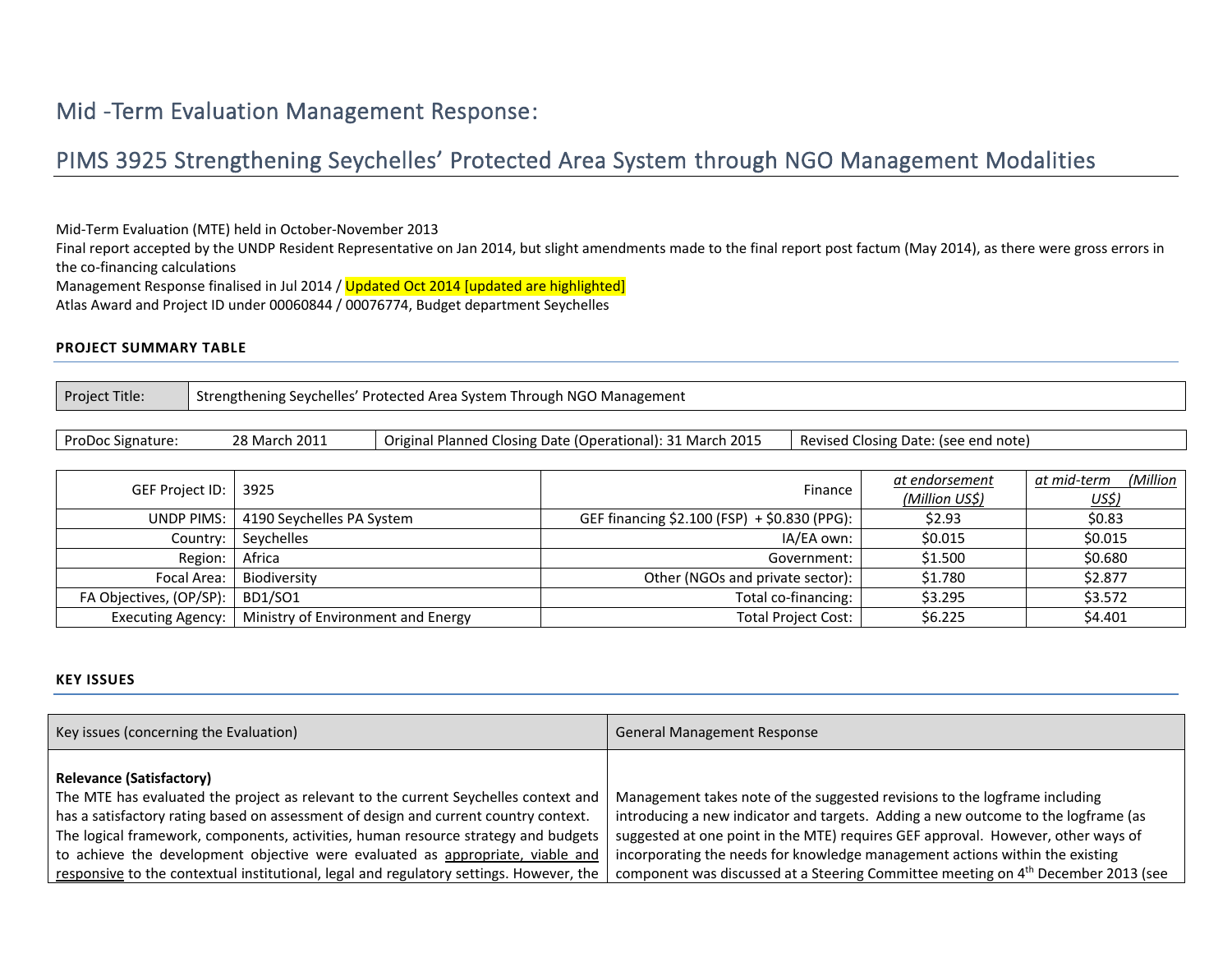Summary of Key Actions **Tracking Tracking** 

| Key issues (concerning the Evaluation)                                                                                                                                                                                                                                                                                                                                                                                                                                                                                                                                                                                                                                                                                                                                                                                                                                                                                                                                     | <b>General Management Response</b>                                                                                                                                                                                                                                                                                                                                                                                                                                                                                                                                                                                                                                                                                                                                                                                                                                                  |
|----------------------------------------------------------------------------------------------------------------------------------------------------------------------------------------------------------------------------------------------------------------------------------------------------------------------------------------------------------------------------------------------------------------------------------------------------------------------------------------------------------------------------------------------------------------------------------------------------------------------------------------------------------------------------------------------------------------------------------------------------------------------------------------------------------------------------------------------------------------------------------------------------------------------------------------------------------------------------|-------------------------------------------------------------------------------------------------------------------------------------------------------------------------------------------------------------------------------------------------------------------------------------------------------------------------------------------------------------------------------------------------------------------------------------------------------------------------------------------------------------------------------------------------------------------------------------------------------------------------------------------------------------------------------------------------------------------------------------------------------------------------------------------------------------------------------------------------------------------------------------|
| MTE indicated a need for stronger linkages between the expected project<br>development outcome, its strategies and the log frame indicators. While the overall<br>project outcome revolves around strengthening partnership and enhancing<br>cooperation, process-related indicators are absent, particularly those related to<br>knowledge sharing and learning. The project logframe was regarded as having too<br>many indicators, although the MTE then proceeded to suggest additional ones. Some<br>indicators were found to be reliant upon Government approval processes outside of<br>the ability of the project to influence, and attention was needed to adjust these. A<br>key criticism was the lack of a knowledge management and learning element, which<br>the reviewer would have liked to have seen as a new (third) outcome.                                                                                                                            | mgmt response to recommendation 2, below).<br>Management notes in particular the suggestion to re-phrase indicators and targets that<br>are reliant on external Government approval processes that cannot be influenced by the<br>project. It is logical that these targets be revised to something that is achievable by the<br>NGOs in terms of contributing to the legislative process for gazetting new areas -<br>ensuring all the appropriate documentation is available, etc.<br>Management notes the need to enhance knowledge management and learning and is<br>introducing activities to achieve this within the 2014 annual work plan. Management<br>also intends to allocate funds for development and printing of knowledge products in<br>the final months of the project in 2015. Management does not consider it necessary to<br>add a new outcome to the logframe. |
| <b>Efficiency (Marginally Satisfactory)</b><br>The evaluator points out that the project was intended to be efficient and cost-<br>effective by capitalizing on the comparative benefits of several implementing<br>partners and ensuring synergies across the biodiversity portfolio. The project was<br>expected to demonstrate co-implementation to be an efficient project modality.<br>However, two issues were raised: firstly the project steering committee did not<br>function adequately as a decision making body, being bogged down in (often<br>acrimonious) discussion over financing issues, secondly, these same financial planning<br>and management issues (primarily delays in disbursements) were constraining the<br>ability of PCU and the partners to deliver project outcomes.                                                                                                                                                                     | Management takes note of the point made by the evaluator concerning the steering<br>committee and will ensure that actual review and decision-making processes are higher<br>up the agenda of further meetings - lengthening the duration of the meetings if<br>necessary. Another possibility is to organize operational meetings separate from the SC<br>meetings, which discuss only substantive matters, networking, knowledge management,<br>etc.<br>Management notes the points made concerning financial processes, but is not in a<br>position to change UNDP-GEF rules in regard to processes for disbursements.                                                                                                                                                                                                                                                           |
| <b>Effectiveness (Marginally Satisfactory)</b><br>The evaluator noted that the ENGO sector is highly capable and delivering good work,<br>including demonstration of co-implementation approaches for PAs with Government<br>and private sector partners, but the project modality and implementation was found<br>to be problematic and relationships between NGOs on the one hand, and<br>Government and PCU on the other hand, were often strained. ENGOS found it<br>difficult to accept and comply with the complex procedures for reporting and<br>disbursement of funds, in particular. The evaluator noted, nonetheless, that the<br>project has been effective to the extent it is beginning to show results within the<br>enabling environment for longer term management and services of an expanded PA<br>system - despite the difficulties in implementation modality that constrain potential<br>effectiveness.<br><b>Sustainability (Marginally Likely)</b> | Management has taken note of the issues raised concerning deteriorating relationships<br>between partners. Management concurs that this is a very serious issue, and will<br>endeavor to address this through the remainder of the project by paying all possible<br>attention to speeding up disbursements and supporting partners with financial<br>processes as needed. Management notes, however, that this is a two-way process and<br>partners must also keep to the deadlines and follow the processes agreed upon.<br>Management has raised the issue with Government departments that have previously<br>tended to hold up financial approval processes and obtained strengthened<br>commitments on processing time of documentation (documented in a revised Aide<br>Memoire between Government and UNDP).                                                                |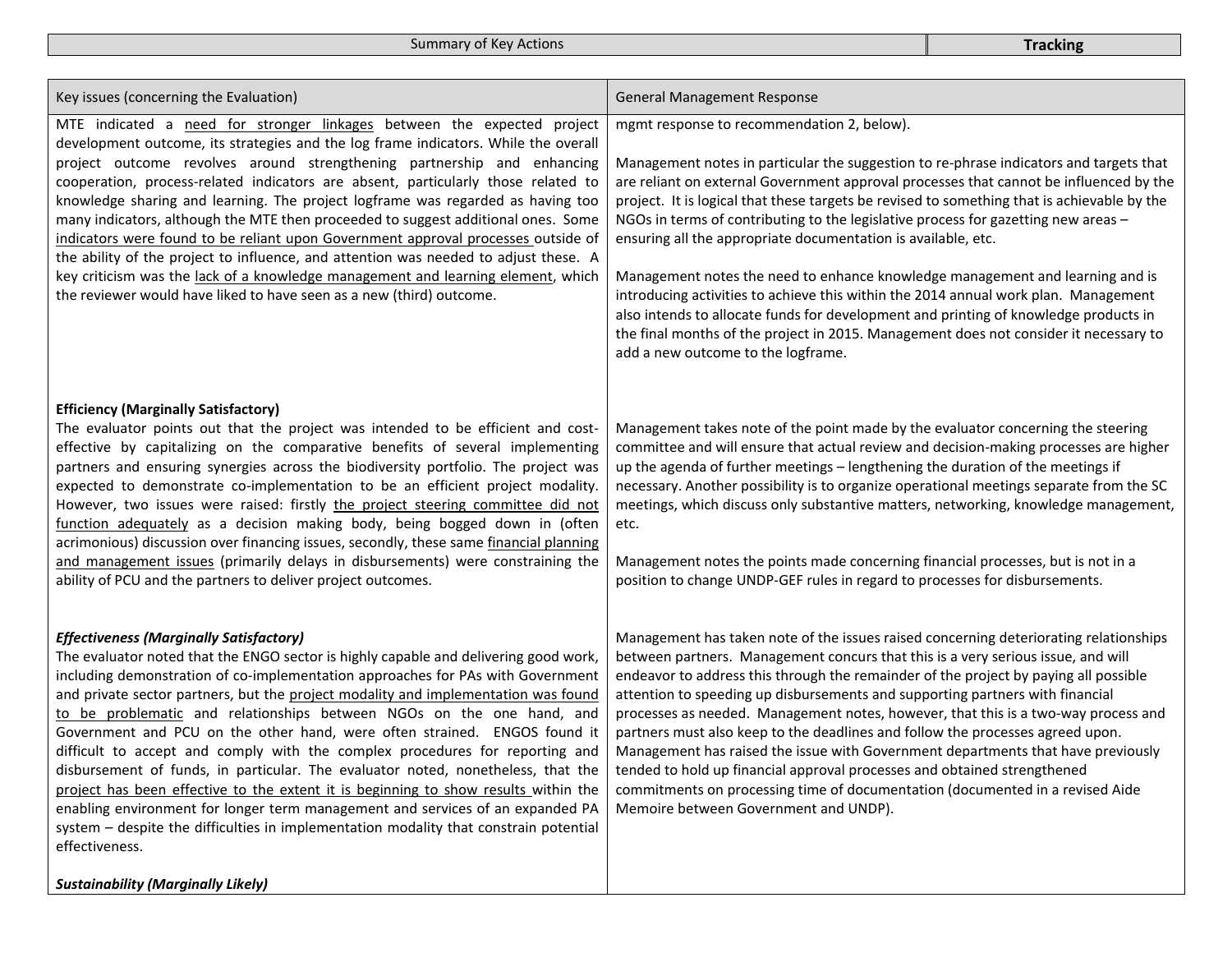| Key issues (concerning the Evaluation)                                                                                                                                                                                                                                                                                                                                                                                                                                                                                                                                                                                                                                      | <b>General Management Response</b>                                                                                                                                                                                                                                                                                                                                                                                                                                                                                                                    |
|-----------------------------------------------------------------------------------------------------------------------------------------------------------------------------------------------------------------------------------------------------------------------------------------------------------------------------------------------------------------------------------------------------------------------------------------------------------------------------------------------------------------------------------------------------------------------------------------------------------------------------------------------------------------------------|-------------------------------------------------------------------------------------------------------------------------------------------------------------------------------------------------------------------------------------------------------------------------------------------------------------------------------------------------------------------------------------------------------------------------------------------------------------------------------------------------------------------------------------------------------|
| On financial sustainability, the evaluator noted that targets for the relevant indicator<br>(the financial scorecard) had been surpassed by mid-term (satisfactory).                                                                                                                                                                                                                                                                                                                                                                                                                                                                                                        |                                                                                                                                                                                                                                                                                                                                                                                                                                                                                                                                                       |
| On socio-political sustainability, the evaluator noted that the discourse between<br>ENGOs and Government, while not without its issues, is healthy. The evaluator<br>considered that the innovations tested on co-implementation approaches were<br>framed within an institutional framework and systems that reduced the risks<br>associated with individual egos, properly considered the laws, policies and financial<br>capability for the PA system to function effectively, and drew upon the knowledge<br>and capabilities of NGOs (satisfactory).                                                                                                                  | Management has taken steps to begin developing a communications strategy (for all                                                                                                                                                                                                                                                                                                                                                                                                                                                                     |
| On sustainability of the Institutional framework and governance, the evaluator noted<br>the intent of the project to bring partners together to work collaboratively on PA<br>management initiatives, including garnering the evidence needed for protected area<br>expansion and for mapping of new PA boundaries, but noted failings in the<br>dissemination of information between Government and partners that could<br>compromise the uptake of successful innovations (marginally satisfactory).                                                                                                                                                                      | projects in the biodiversity portfolio) and to allocate funds within the project 2014<br>annual work plan to support documentation and dissemination of information.<br>Management also expects that the SC will take a stronger role in this through the<br>remainder of the project.                                                                                                                                                                                                                                                                |
| On environmental sustainability, the evaluator considered that the project objectives<br>towards ensuring environmental sustainability (including small islands management<br>and development) as a core outcome were not being met at mid-term, and that the<br>project emphasis was more towards individual biodiversity conservation initiatives<br>(marginally satisfactory).                                                                                                                                                                                                                                                                                           | Management has taken note of this issue, which to a large extent needs to be addressed<br>in a holistic approach by the PCU in ensuring project outputs are linked with wider<br>environmental and sustainable development initiatives such as the implementation of<br>the Seychelles Sustainable Development Strategy (expected to start up in 2014) and<br>NBSAP (also expected to start implementation in 2014). Project outputs, to be<br>documented as noted above, will be important reference material for these<br>implementation processes. |
| Lessons learned:<br>The evaluator noted that the project is unique and commendable as a showcase of<br>co-management of PAs in Seychelles and could be a global good practice. 12 lessons<br>learned were documented that would assist in the documentation of good practice.<br>Seven of these refer to the need to establish effective and transparent budgetary<br>processes and build trust between partners - to avoid co-implementation becoming<br>counter-productive. Two others refer to the need for effective knowledge<br>management and sharing to ensure successful innovations and individual site level<br>leads to strengthening of the system as a whole. | Management takes note of the evaluators opinion that the lessons learned should be<br>disseminated so as to assist in development of best practice. Management proposes<br>that this be addressed through specific project documentation developed during the last<br>months of the project in 2015.                                                                                                                                                                                                                                                  |
| Recommendations:<br>A total of 20 recommendations were made by the evaluator, of which key ones are:<br>Changes should be made to the logframe to make targets for new PA<br>$\bullet$<br>establishment achievable through project interventions (rather than reliant on<br>external Government processes), and to introduce a new indicator concerning<br>results around knowledge management, collaboration and partnerships.                                                                                                                                                                                                                                             | Management addresses the specific recommendations in the Recommendations<br>section, following.                                                                                                                                                                                                                                                                                                                                                                                                                                                       |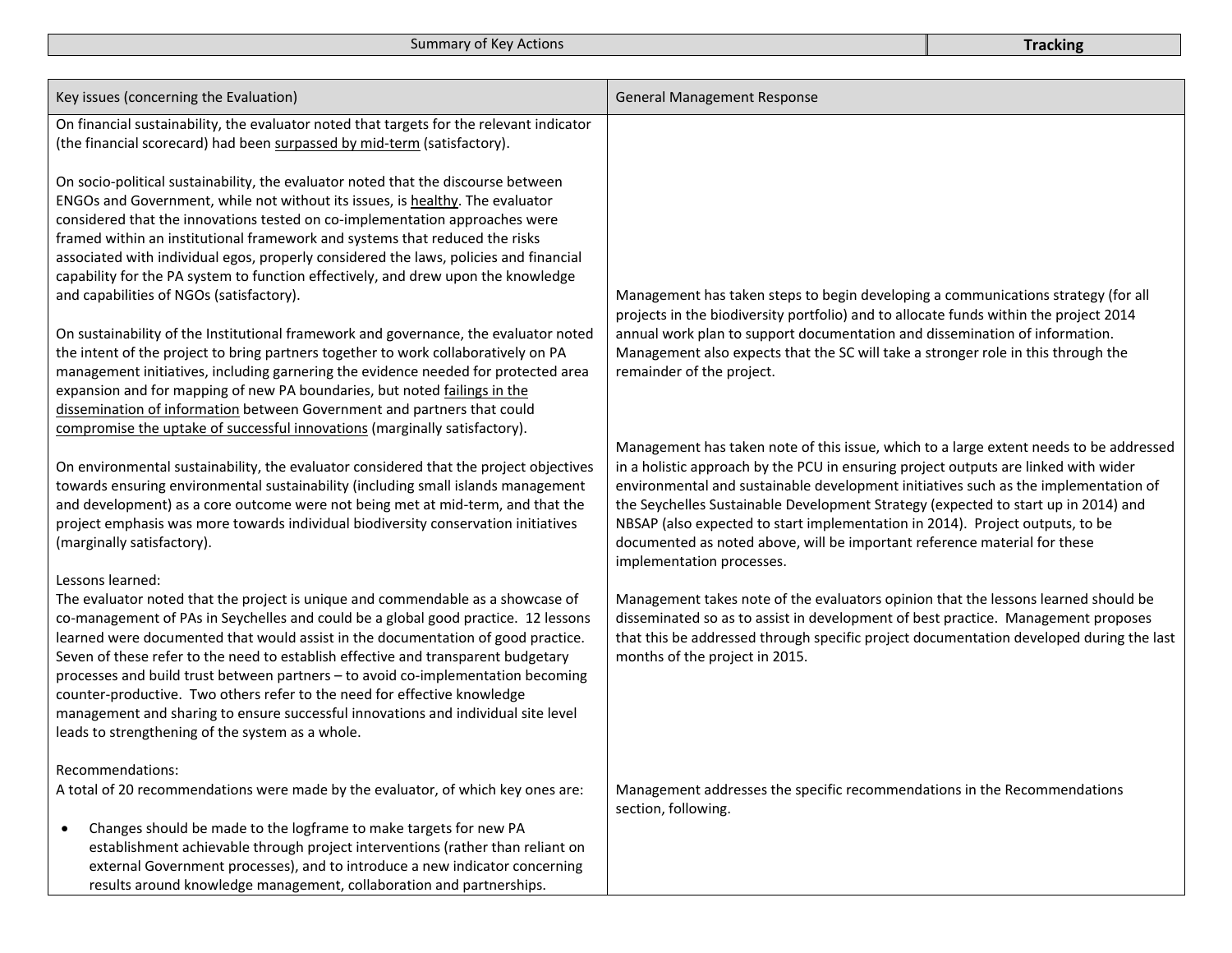| Key issues (concerning the Evaluation)                                                                                                                                                                                               | <b>General Management Response</b> |
|--------------------------------------------------------------------------------------------------------------------------------------------------------------------------------------------------------------------------------------|------------------------------------|
| The project builds on the capacity assessment exercise and plans for capacity<br>strengthening activities to ensure actual strengthening of implementation<br>approaches.                                                            |                                    |
| A strategy should be developed for continuous PA policy advocacy and<br>communications.                                                                                                                                              |                                    |
| Rationalization is needed of the environmental management system (database)<br>housed at DOE to develop links to other data and monitoring activities in<br>ongoing biodiversity projects (e.g. through a clearing house mechanism). |                                    |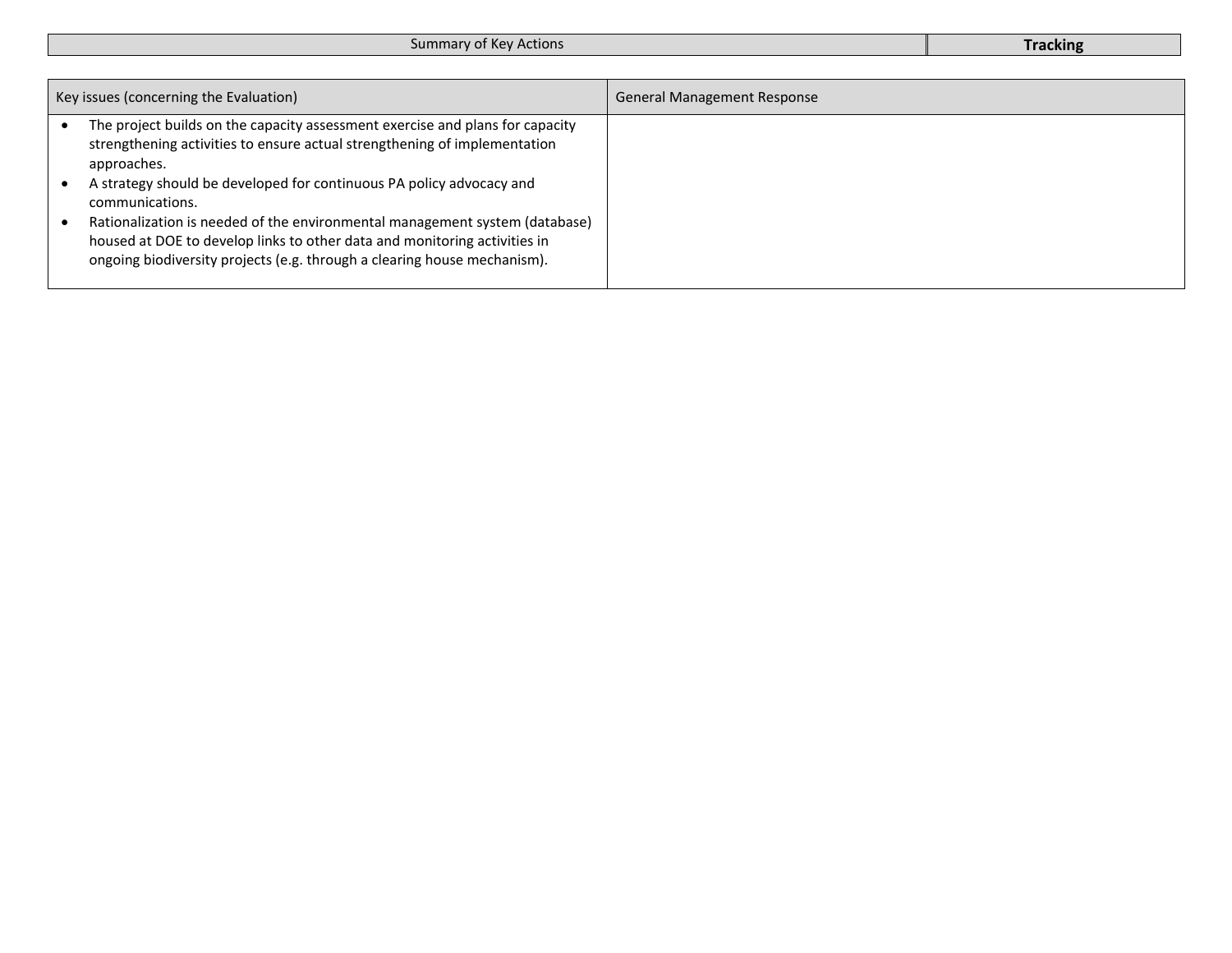| Elements evaluated                                     |                                         | Rating                         |
|--------------------------------------------------------|-----------------------------------------|--------------------------------|
|                                                        |                                         |                                |
| Monitoring and Evaluation                              | Overall                                 | Satisfactory                   |
|                                                        | M&E Plan Design                         | Satisfactory                   |
|                                                        | M&E Implementation                      | Satisfactory                   |
|                                                        |                                         |                                |
| IA and EA Execution                                    | Overall                                 | <b>Moderately Satisfactory</b> |
|                                                        | Quality of UNDP implementation          | <b>Moderately Satisfactory</b> |
|                                                        | Quality of Execution - Executing Agency | <b>Moderately Satisfactory</b> |
|                                                        |                                         |                                |
| <b>Achievement of Outcomes</b>                         | Overall                                 | <b>Moderately Satisfactory</b> |
|                                                        | Relevance                               | Satisfactory                   |
|                                                        | Effectiveness                           | <b>Moderately Satisfactory</b> |
|                                                        | Efficiency                              | <b>Moderately Satisfactory</b> |
|                                                        |                                         |                                |
| Overall assessment of the prospects for sustainability |                                         | Moderately Likely              |
|                                                        | <b>Financial resources</b>              | <b>Moderately Satisfactory</b> |
|                                                        | Socio-political                         | <b>Moderately Satisfactory</b> |
|                                                        | Institutional framework and governance  | <b>Moderately Satisfactory</b> |
|                                                        | Environmental                           | <b>Moderately Satisfactory</b> |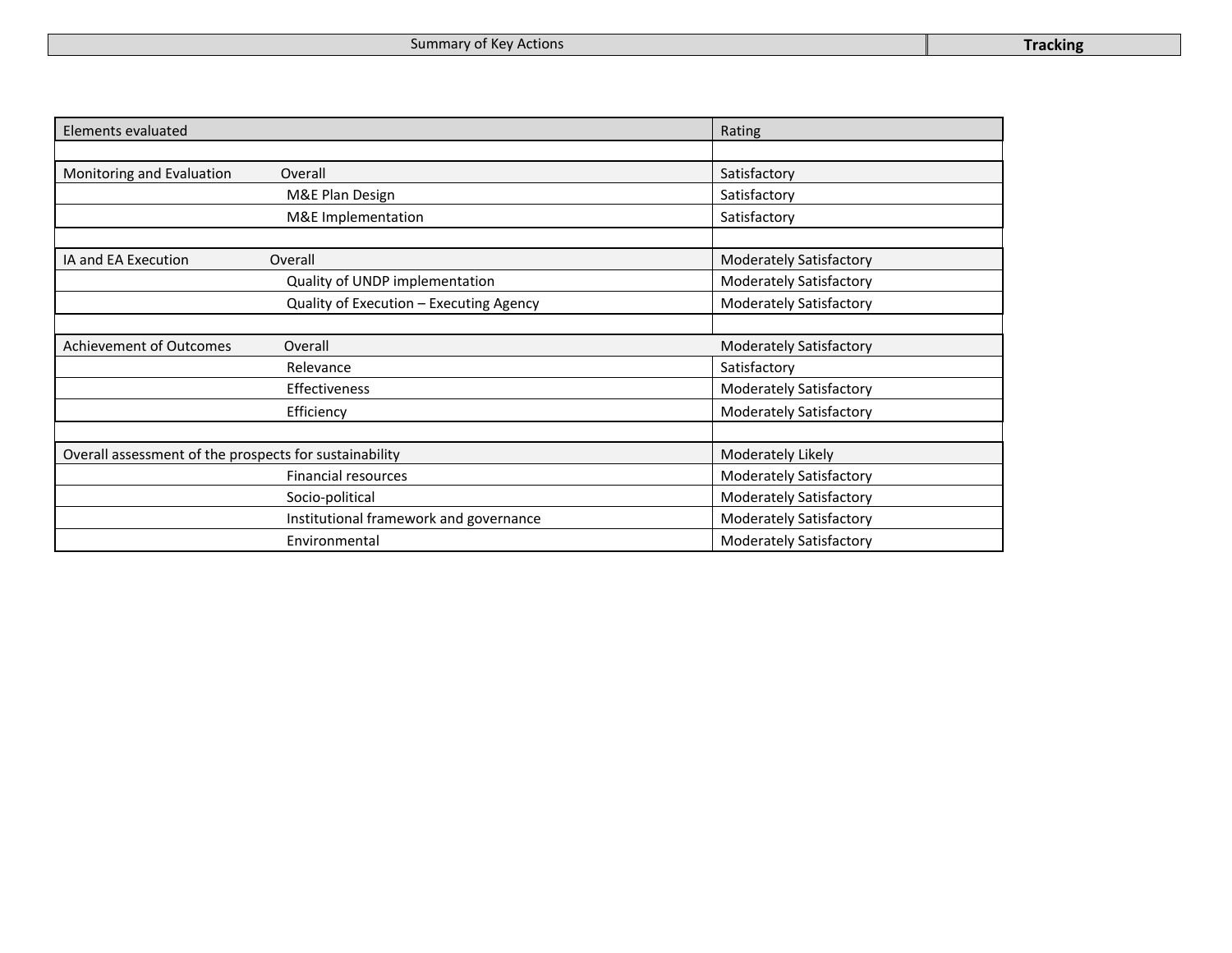#### **RECOMMENDATIONS**

|    | Key Recommendations                                                                                                                                                                                                                                                                                                                                            | Response                                                                                                                                                                                                                                                                | Key actions                                                                                                                                                                                                                                                           | Timeframe                                                                                                                                        | Responsible unit(s) | <b>Status</b>                                                                                                                                                                                                       | Comments                                                                                                                                                  |
|----|----------------------------------------------------------------------------------------------------------------------------------------------------------------------------------------------------------------------------------------------------------------------------------------------------------------------------------------------------------------|-------------------------------------------------------------------------------------------------------------------------------------------------------------------------------------------------------------------------------------------------------------------------|-----------------------------------------------------------------------------------------------------------------------------------------------------------------------------------------------------------------------------------------------------------------------|--------------------------------------------------------------------------------------------------------------------------------------------------|---------------------|---------------------------------------------------------------------------------------------------------------------------------------------------------------------------------------------------------------------|-----------------------------------------------------------------------------------------------------------------------------------------------------------|
|    | Design/Formulation                                                                                                                                                                                                                                                                                                                                             |                                                                                                                                                                                                                                                                         |                                                                                                                                                                                                                                                                       |                                                                                                                                                  |                     |                                                                                                                                                                                                                     |                                                                                                                                                           |
| 1. | SC develop post MTE implementation<br>strategies around Output 1.2 and Output<br>1.3 with a focus on mitigating the risks<br>related to the assumptions connected<br>with slow policy and legislation or<br>implementation not going through.                                                                                                                  | The PA Policy was<br>approved by Cabinet<br>of Ministers in<br>December 2013.<br>A strategy cannot be<br>developed for<br>activities out of the<br>remit of the project<br>(i.e. Government<br>approval of the                                                          | Support to the legislative<br>processes that can be<br>provided by the project<br>(i.e. support in drafting) is<br>developed during the<br>2014 AWP.<br>There are no specific<br>project targets/indicators<br>related to the approval of<br>the legislation, but NGO | PA Policy<br>approved in<br>December<br>2013<br>TWG re-<br>started in<br>December<br>2013 on<br>approval of                                      | Government<br>PM    | Done<br>Done                                                                                                                                                                                                        | SC notes that there<br>is no need for<br>project to develop<br>a strategy as this is<br>reflected in the<br>annual work<br>planning.                      |
|    |                                                                                                                                                                                                                                                                                                                                                                | legislation based on<br>the approved policy).<br>NGO partners are,<br>seeking means of<br>implementing (e.g.<br>TPAs) under existing<br>legislation (i.e. not<br>waiting for the<br>lengthy process of<br>new legislation to be<br>approved through<br>the AGs Office). | targets for gazetting of<br>PAa (endorsment by<br>Government) are to be<br>softened to targets that<br>can be met by project<br>interventions (as opposed<br>to relying on Government<br>actions) (see<br>recommendation 2).                                          | policy<br>Discussion<br>with<br>Government<br>and<br>implementing<br>partners on<br>establishmen<br>t of TPAs)<br>commencing<br>December<br>2013 | NGO partners        | MCSS is<br>proceeding<br>based on the<br>existing<br>legislation.<br>The legislative<br>review is<br>ongoing with<br>a draft<br>prepared and<br>to be<br>presented to<br>the TWG at<br>end of Oct. for<br>comments. |                                                                                                                                                           |
| 2. | SC review and approve new Log Frame<br>(Annex 4 - suggested log frame changes)<br>which includes a new indicator<br>concerning results around knowledge<br>management, collaboration and<br>partnerships. Review design structure<br>(learning and KM strategy); SC must<br>agree to shift results language for IPs<br>specific activities in component two as | Revised logframe as<br>recommended by<br>MTE has been<br>reviewed by SC.                                                                                                                                                                                                | The SC meeting held on<br>4 <sup>th</sup> December proposes<br>the changes indicated in<br>revised logframe<br>attached to this mgmt<br>response. The SC did not<br>agree to the proposed<br>reduction in the target for<br>indicator 3 to a level                    | December<br>2014                                                                                                                                 | SC                  | Done                                                                                                                                                                                                                | SC felt that<br>introducing a new<br>indicator on<br>knowledge<br>management was<br>unnecessary: the<br>point has been<br>made and the need<br>for better |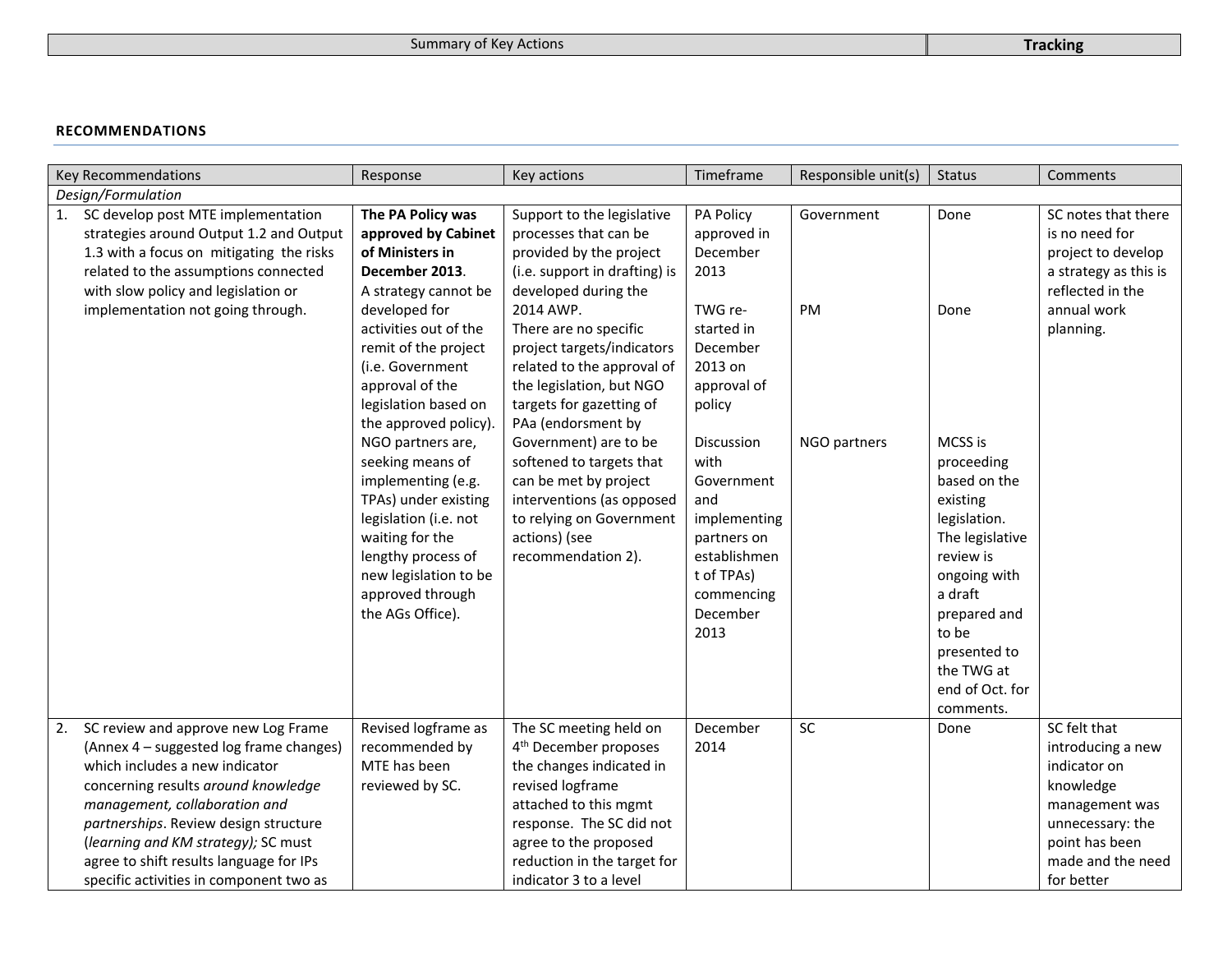|    |    | Key Recommendations                                                       | Response                       |              | Key actions              | Timeframe    | Responsible unit(s) | <b>Status</b>   | Comments            |
|----|----|---------------------------------------------------------------------------|--------------------------------|--------------|--------------------------|--------------|---------------------|-----------------|---------------------|
|    |    | "a contribution to".                                                      |                                |              | below the baseline       |              |                     |                 | dissemination of    |
|    |    |                                                                           |                                |              | (which made no sense) or |              |                     |                 | results and         |
|    |    |                                                                           |                                |              | to the introduction of a |              |                     |                 | knowledge           |
|    |    |                                                                           |                                |              | new indicator on         |              |                     |                 | products is         |
|    |    |                                                                           |                                |              | knowledge management.    |              |                     |                 | incorporated        |
|    |    |                                                                           |                                |              |                          |              |                     |                 | within work plans.  |
| 3. |    | PCU develop PA project knowledge                                          | PCU is in process of           | a)           | PCU communications       | January 2014 | PCU                 | The PCU         | The development     |
|    |    | management;                                                               | developing a                   |              | officer and PM will      |              |                     | website is      | of KM within the    |
|    |    | a) Undertake scoping and                                                  | communications                 |              | address strategy and     |              |                     | currently       | programmes is       |
|    |    | development of project KM                                                 | strategy across the            |              | establishment of         |              |                     | being updated   | organic (e.g. the   |
|    |    | strategy.                                                                 | projects portfolio.            |              | Blog                     |              |                     | to include      | KBA database, the   |
|    | b) | Develop a temporary knowledge                                             | PA project outputs             | b)           | PCU will collate and     |              |                     | detailed        | PCU's website and   |
|    |    | database to store project-related                                         | will be integrated             |              | store documents and      | December     | SC                  | repositories of | the finance work    |
|    |    | knowledge products and                                                    | within this wider              |              | reports on the open      | 2014         |                     | knowledge       | under BIOFIN, plus  |
|    |    | information - accessible to different                                     | approach (a, b, c, d)          |              | access PCU website       |              |                     | from all        | other related       |
|    |    | PA stakeholder groups.                                                    |                                |              | (this process is on-     |              |                     | projects. This  | initiatives).       |
|    | C) | IPs and PCU prioritize                                                    | SC agreed to                   |              | going). A link will be   |              |                     | should be       |                     |
|    |    | documentation and distillation of PA                                      | establish a Blog for           |              | made from the            |              |                     | completed by    | We therefore        |
|    |    | knowledge products at PCU and IP                                          | sharing of results             |              | clearing house           |              |                     | the end of      | question the value  |
|    |    | levels for policy and partnership                                         | among partners on a            |              | mechanism to be          |              |                     | 2014. NGOs      | added of a Strategy |
|    |    | learning purposes.                                                        | day-to-day basis               |              | developed at DOE         |              |                     | are being       | for KM.             |
|    | d) | Institute a KM program at PCU to                                          | (addresses a MTE               |              | (under NBSAP             |              |                     | encouraged to   |                     |
|    |    | support project KM implementation                                         | point of                       |              | project) to the PCU      |              |                     | begin           | We do see the       |
|    |    | approach and visibility of the IP                                         |                                |              | website to heighten      |              |                     | preparing       | need to improve     |
|    |    | partner activities and results from                                       |                                |              | accessibility of the     |              |                     | reports and     | data management     |
|    |    | project to date.                                                          |                                |              | data.                    |              |                     | publications    | and storage and to  |
|    | e) | PCU develop strategy for hosting                                          |                                | $\mathsf{c}$ | The preparation of       |              |                     | concerning      | improve the         |
|    |    | international learning seminar on PA                                      |                                |              | knowledge products       | <b>EOP</b>   | NGOs, PCU           | work under      | communication       |
|    |    | co-management in year four.                                               |                                |              | will be budgeted for     |              |                     | their           | aspect. This is     |
|    |    |                                                                           |                                |              | in 2014 and 2015.        |              |                     | components.     | being acted upon    |
|    |    |                                                                           |                                | d)           | As per point a)          |              |                     |                 | by the PCU.         |
|    |    |                                                                           |                                | e)           | SC felt that this is a   | January 2014 | PCU                 |                 |                     |
|    |    |                                                                           |                                |              | very expensive           |              |                     |                 |                     |
|    |    |                                                                           |                                |              | activity and             |              |                     |                 |                     |
|    |    |                                                                           |                                |              |                          |              |                     |                 |                     |
|    |    |                                                                           |                                |              | remaining funds          |              |                     |                 |                     |
|    |    |                                                                           |                                |              | should be allocated      |              |                     |                 |                     |
|    |    |                                                                           |                                |              | for more practical       |              |                     |                 |                     |
|    |    |                                                                           |                                |              | actions.                 |              |                     |                 |                     |
|    |    | Implementation approach, stakeholder participation and financial planning |                                |              |                          |              |                     |                 |                     |
| 4. |    | PM and SC revisit the Steering                                            | This was discussed             |              | No action was deemed to  | December     | SC                  | Done            | SC Chairman noted   |
|    |    | Committee TOR to enable more regular                                      | with the SC on 4 <sup>th</sup> |              | be necessary. The SC     | 2013         |                     |                 | in the SC Meeting   |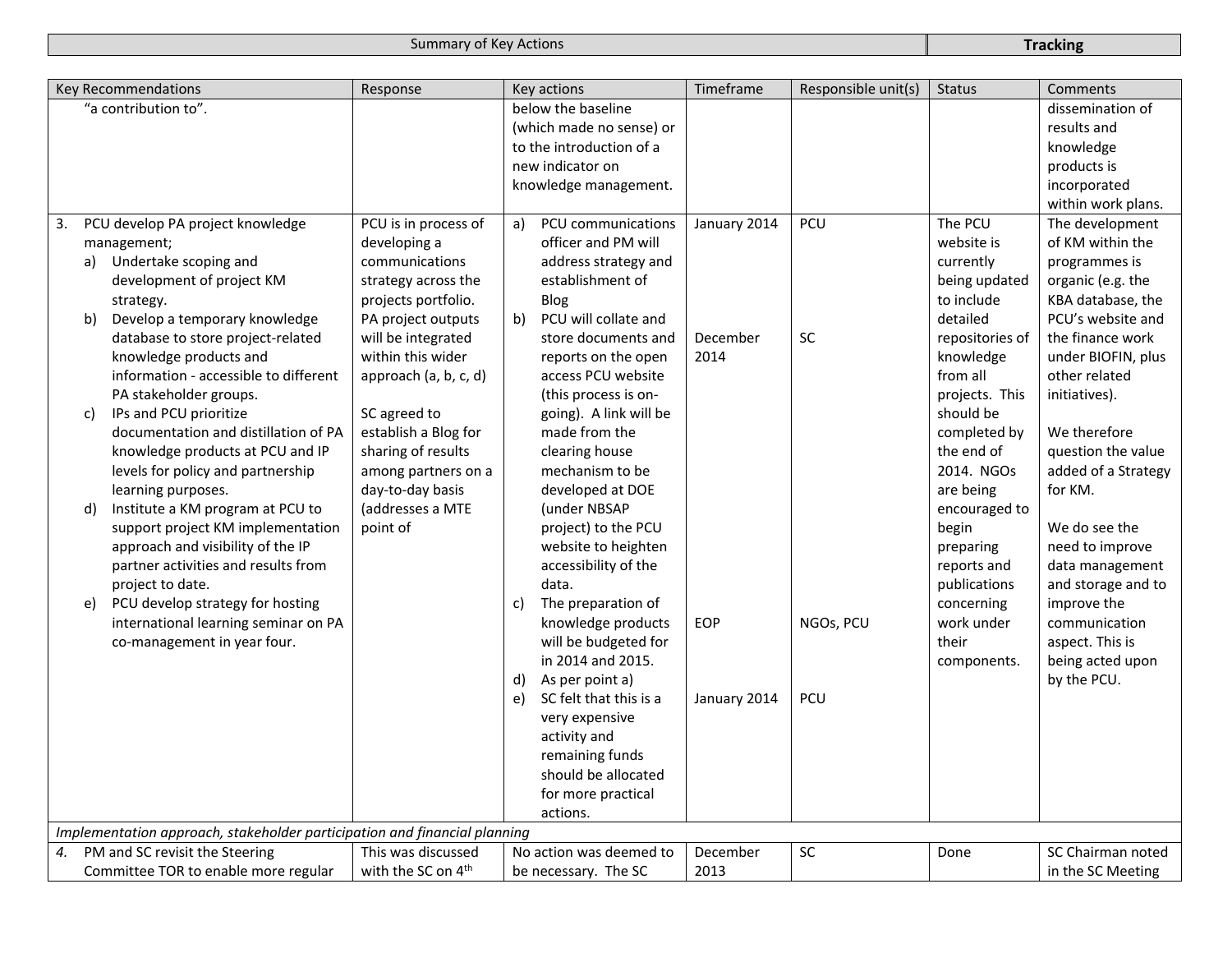| Key Recommendations |                                                                                                                                                                                                                                                                                             | Response                                                                                                                                                                                                      | Key actions                                                                                                                                                                                                                                                                                                                                                                                                                                     | Timeframe                           | Responsible unit(s) | <b>Status</b>               | Comments                                                                                                                                                                                         |
|---------------------|---------------------------------------------------------------------------------------------------------------------------------------------------------------------------------------------------------------------------------------------------------------------------------------------|---------------------------------------------------------------------------------------------------------------------------------------------------------------------------------------------------------------|-------------------------------------------------------------------------------------------------------------------------------------------------------------------------------------------------------------------------------------------------------------------------------------------------------------------------------------------------------------------------------------------------------------------------------------------------|-------------------------------------|---------------------|-----------------------------|--------------------------------------------------------------------------------------------------------------------------------------------------------------------------------------------------|
| implementation.     | meetings for enhanced substantive and<br>operational oversight by all partners. SC<br>(intent and process and the timing).<br>Review TOR and participation list and<br>augment this in order to promote more<br>inclusive decision-making and technical<br>knowledge sharing on results and | December 2013                                                                                                                                                                                                 | would ensure that time is<br>allocated within the SC<br>meetings for more<br>substantive discussion.<br>This commenced with the<br>meeting on 4 <sup>th</sup> December,<br>almost all of which<br>meeting was concerned<br>with technical matters<br>(there was very little<br>discussion on the<br>financial issues that have<br>plagued previous SC<br>meetings, as these issues<br>have been largely dealt<br>with over the last<br>months). |                                     |                     |                             | of 4 <sup>th</sup> December<br>that the point<br>made by MTE has<br>been largely<br>addressed and the<br>meeting was thus<br>able to focus<br>almost entirely on<br>its decision-making<br>role. |
| 5.                  | PC negotiate and formalize the new PM<br>arrangement as soon as possible.                                                                                                                                                                                                                   | Under negotiation                                                                                                                                                                                             | A new contract format<br>has been prepared<br>combining the PM and<br>Technical Officer role.<br>A financial Assistant has<br>been hired (part time) to<br>handle financial aspects<br>of project<br>implementation.                                                                                                                                                                                                                            | December<br>2013<br>October 2013    | PCU                 | Done and<br>signed.<br>Done |                                                                                                                                                                                                  |
| 6.                  | PM restart and reinvigorate the technical<br>work group TWG for legal review.                                                                                                                                                                                                               | To be initiated as<br>soon as possible (PA<br>policy was approved<br>by the Cabinet of<br>Ministers in early<br>December 2013) and<br>provides the<br>essential strategic<br>direction for the<br>legislation | The TWG is established,<br>but its membership will<br>be reviewed and<br>enhanced as several<br>people are no longer in<br>their former posts.<br>The PM will discuss with<br>the AGs office concerning<br>how to proceed with<br>drafting the legislation<br>(given the huge backlog<br>of work at the AGs<br>office). The project will<br>recruit legal drafting<br>experts to assist if so                                                   | December<br>2013 or<br>January 2014 | PM, TWG             | Done                        |                                                                                                                                                                                                  |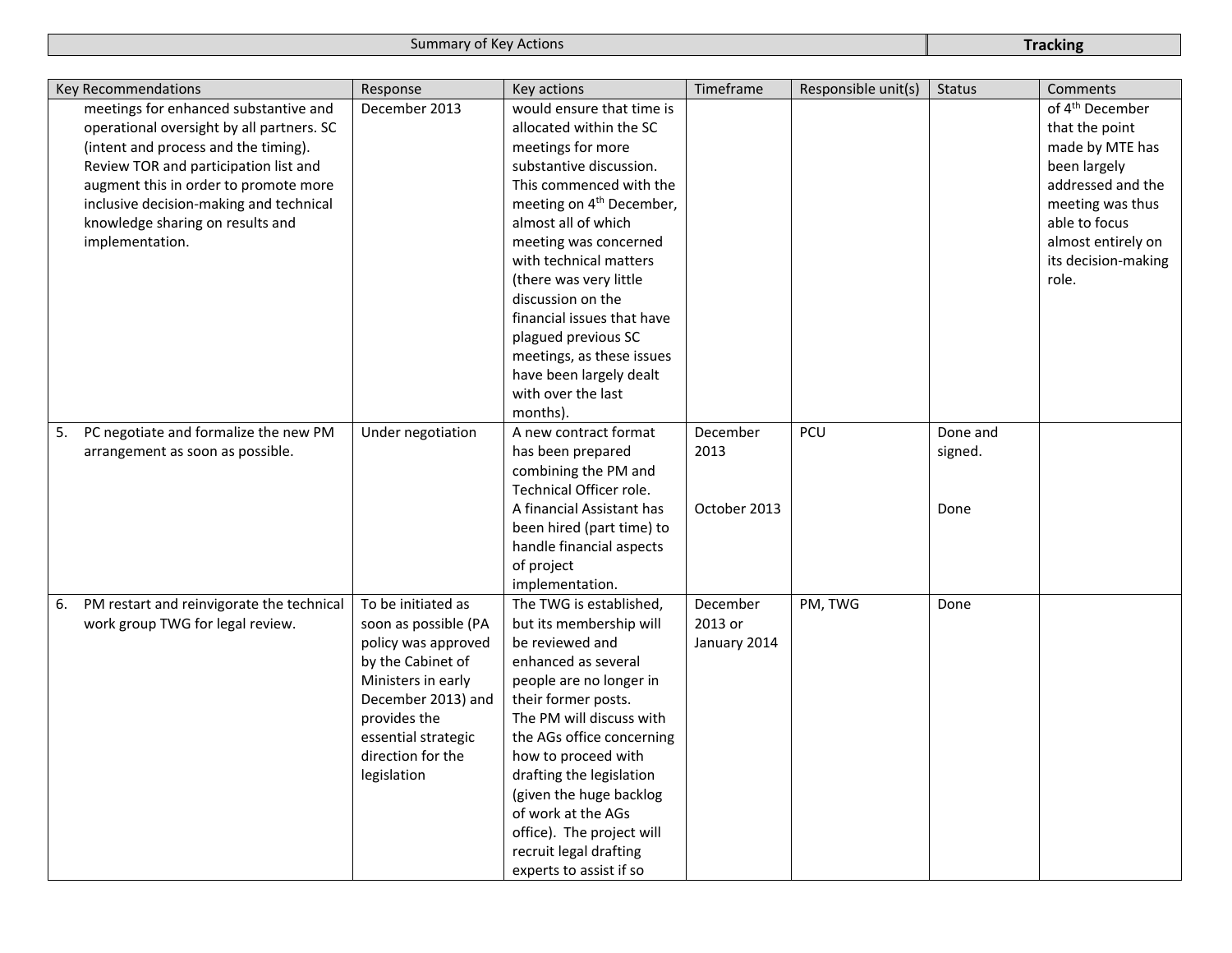| <b>Key Recommendations</b>                                                                                                                                                                                                                                                                                                                                                                                                                                            | Response                                                                                          | Key actions                                                                                                                                                                                                                                                                     | Timeframe                      | Responsible unit(s) | <b>Status</b>                                                                                                                                                                        | <b>Comments</b>                                                                                                                                                                                                                                        |
|-----------------------------------------------------------------------------------------------------------------------------------------------------------------------------------------------------------------------------------------------------------------------------------------------------------------------------------------------------------------------------------------------------------------------------------------------------------------------|---------------------------------------------------------------------------------------------------|---------------------------------------------------------------------------------------------------------------------------------------------------------------------------------------------------------------------------------------------------------------------------------|--------------------------------|---------------------|--------------------------------------------------------------------------------------------------------------------------------------------------------------------------------------|--------------------------------------------------------------------------------------------------------------------------------------------------------------------------------------------------------------------------------------------------------|
|                                                                                                                                                                                                                                                                                                                                                                                                                                                                       |                                                                                                   | agreed: this is budgeted<br>in the 2014 work plan.                                                                                                                                                                                                                              |                                |                     |                                                                                                                                                                                      |                                                                                                                                                                                                                                                        |
| PM work with CB consultant on Output<br>7.<br>1.4 project capacity strengthening<br>activities to ensure that activities are<br>based on MTE and on strengthening<br>implementation approach, i.e. targeted<br>trainings on economic valuation, conflict<br>resolution, negotiations and<br>collaborative governance approaches;<br>one priority CB activity must be to<br>support SNPA assess/ascertain<br>protocols for PA co-management,<br>including NGOs and GOS | Captured in the 2014<br><b>AWP</b>                                                                | On completion of the<br>capacity assessment<br>(delayed until March<br>2014) the directions for<br>specific CB interventions<br>will be determined.<br>Funds will be budgeted in<br>generic terms within the<br>2014 AWP to ensure<br>resources are available<br>for follow-up. | March 2014<br>December<br>2013 | PM, PCU             | Delayed by<br>other<br>commitments<br>of the<br>consultant:<br>now due end<br>2014.<br>Funds are<br>being<br>allocated or<br>priority<br>capacity<br>building as<br>needs<br>emerge. | The capacity<br>analysis will<br>determine what<br>the actual training<br>needs are: this is<br>pre-empted in the<br>recommendation,<br>but PM will make<br>sure that these<br>potential training<br>areas are<br>considered during<br>the assessment. |
| PM and PC develop a schedule (and<br>8.<br>share with IPs for approval and<br>preparations) for monitoring site visits<br>through end of project.                                                                                                                                                                                                                                                                                                                     | Needs for more<br>specific site<br>monitoring have<br>been noted and<br>conferred to<br>partners. | A site visit was made to<br>Cousin Island (NS) during<br>the MTE and will be<br>followed up. Other site<br>visits will be organized<br>with the IPs during the<br>first quarter of 2014.                                                                                        | From January<br>2014           | PM, PC              | Final<br>transplants<br>are due in Q4<br>2014. With<br>the onset of<br>the calmer<br>NW monsoon<br>final<br>monitoring<br>can be done.                                               |                                                                                                                                                                                                                                                        |
| PCU develop a strategy for continuous<br>9.<br>PA policy advocacy and communications;<br>work through the PCU. Communications<br>Officer in raising visibility of PA results<br>through an integrated PCU<br>communications strategy.                                                                                                                                                                                                                                 | See point 3.                                                                                      |                                                                                                                                                                                                                                                                                 |                                |                     |                                                                                                                                                                                      |                                                                                                                                                                                                                                                        |
| 10. PM facilitates and encourages synergies;<br>cooperation and knowledge sharing<br>among IPs through TWG and other<br>modalities, such as the capacity<br>strengthening and knowledge<br>management activities (see related point<br>3).                                                                                                                                                                                                                            | See point 3                                                                                       |                                                                                                                                                                                                                                                                                 |                                |                     |                                                                                                                                                                                      |                                                                                                                                                                                                                                                        |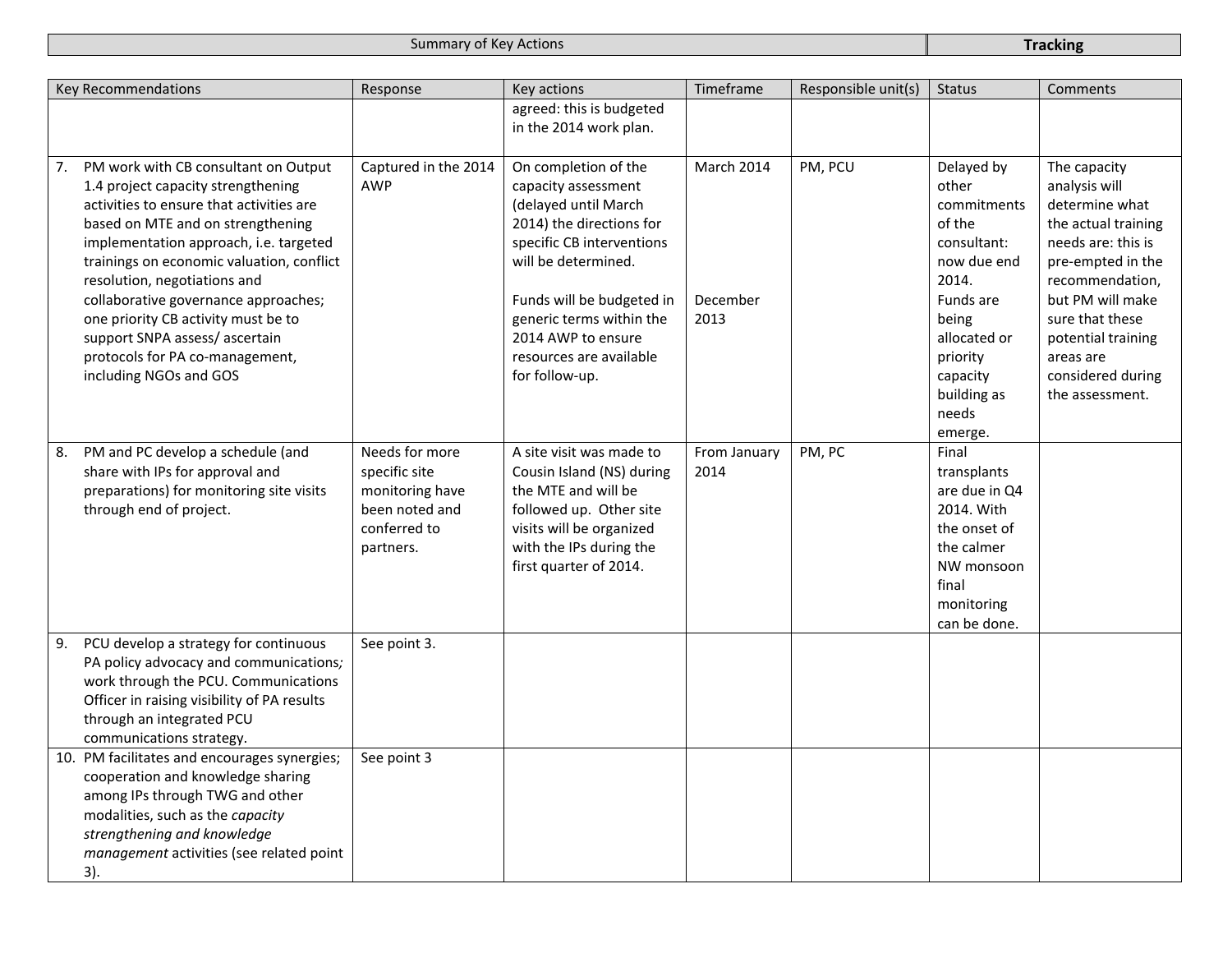| Key Recommendations                                                            | Response             | Key actions                 | Timeframe    | Responsible unit(s) | <b>Status</b>    | Comments                       |
|--------------------------------------------------------------------------------|----------------------|-----------------------------|--------------|---------------------|------------------|--------------------------------|
| 11. PCU commission advocacy report on the                                      | As part of the       | The documentation of        | <b>EOP</b>   | SC, PCU             | This will likely | It is certainly useful         |
| comparative investment case for models                                         | process of gazetting | different investment        |              |                     | be deferred to   | and constructive to            |
| of island co-management, including                                             | private islands as   | models cannot take place    |              |                     | the in-coming    | document how                   |
| inputs on the tensions of enforcement                                          | PAs, the island      | until after the island      |              |                     | PA Finance       | private sector and             |
| and co management protection                                                   | owners will be       | owners have completed       |              |                     | project which    | conservation                   |
| strategies, and highlighting synergies to                                      | developing           | the process of gazetting    |              |                     | has a focus on   | interests can work             |
| other sectors, i.e. tourism, health,                                           | investment models,   | the new PAs, and this       |              |                     | this issue.      | together (although             |
| education, development.                                                        | which will differ    | may not happen within       |              |                     |                  | there is already a             |
|                                                                                | between the islands. | the lifetime of the current |              |                     |                  | lot of literature on           |
|                                                                                |                      | project. If it looks likely |              |                     |                  | this). The need for            |
|                                                                                |                      | to happen by EOP, then a    |              |                     |                  | a specific study               |
|                                                                                |                      | study may be budgeted       |              |                     |                  | related to this                |
|                                                                                |                      | during 2015, if the         |              |                     |                  | projects                       |
|                                                                                |                      | required information is     |              |                     |                  | interventions will             |
|                                                                                |                      | made generally available    |              |                     |                  | be reviewed                    |
|                                                                                |                      | by Government and the       |              |                     |                  | towards EOP.                   |
|                                                                                |                      | island owners.              |              |                     |                  |                                |
| 12. SC in consultation with UNDP and UNDP                                      | Action already taken | This was discussed in       | October 2013 | PCU                 | Done             | Bringing the new               |
| GEF RTA decide on and implement viable                                         | at the time of the   | depth prior to the MTE      |              |                     |                  | financial assistant            |
| options for the serious disbursement                                           | <b>MTE</b>           | and during the MTE          |              |                     |                  | on board has had               |
| issue affecting implementation by                                              |                      | duration. The suggested     |              |                     |                  | an immediate                   |
| December 2013: (1) hire a short term                                           |                      | option 2) was adopted       |              |                     |                  | impact in                      |
| contractor to support, mediate and                                             |                      | and a part-time financial   |              |                     |                  | rationalizing the              |
| provide learning and guidance to all IPs                                       |                      | assistant hired to support  |              |                     |                  | financial processes,           |
| on financial procedures through scoping                                        |                      | PCU in financial aspects    |              |                     |                  | including providing            |
| of problem, training and creating                                              |                      | of the PA project from      |              |                     |                  | continual support              |
| templates and calendar; (2) augment                                            |                      | October 2013. This will     |              |                     |                  | to NGOs in their               |
| PCU capacity for PA financial support to                                       |                      | continue for the            |              |                     |                  | accounting.                    |
| focus entirely on PA project bottlenecks                                       |                      | remainder of the project    |              |                     |                  | Disbursements to               |
| in disbursements and to work closely                                           |                      | lifetime.                   |              |                     |                  | NGOs are made                  |
| with implementing partner to help get                                          |                      |                             |              |                     |                  | rapidly on receipt             |
| reports in on time with 80% delivery                                           |                      |                             |              |                     |                  | of documentation               |
| (done Oct 1, 2013, during MTE); (3)                                            |                      |                             |              |                     |                  | from them.                     |
| separate project into five GEF awards<br>with immediate effect so that the new |                      |                             |              |                     |                  | However, delays in             |
| separate but linked projects can begin in                                      |                      |                             |              |                     |                  | processing<br>paperwork within |
| January 2014.                                                                  |                      |                             |              |                     |                  | Ministry of Finance            |
|                                                                                |                      |                             |              |                     |                  | in particular remain           |
|                                                                                |                      |                             |              |                     |                  | problematic.                   |
| <b>Results</b>                                                                 |                      |                             |              |                     |                  |                                |
| 13. SC vet project softened targets (refer to                                  | See point 2.         |                             |              |                     |                  |                                |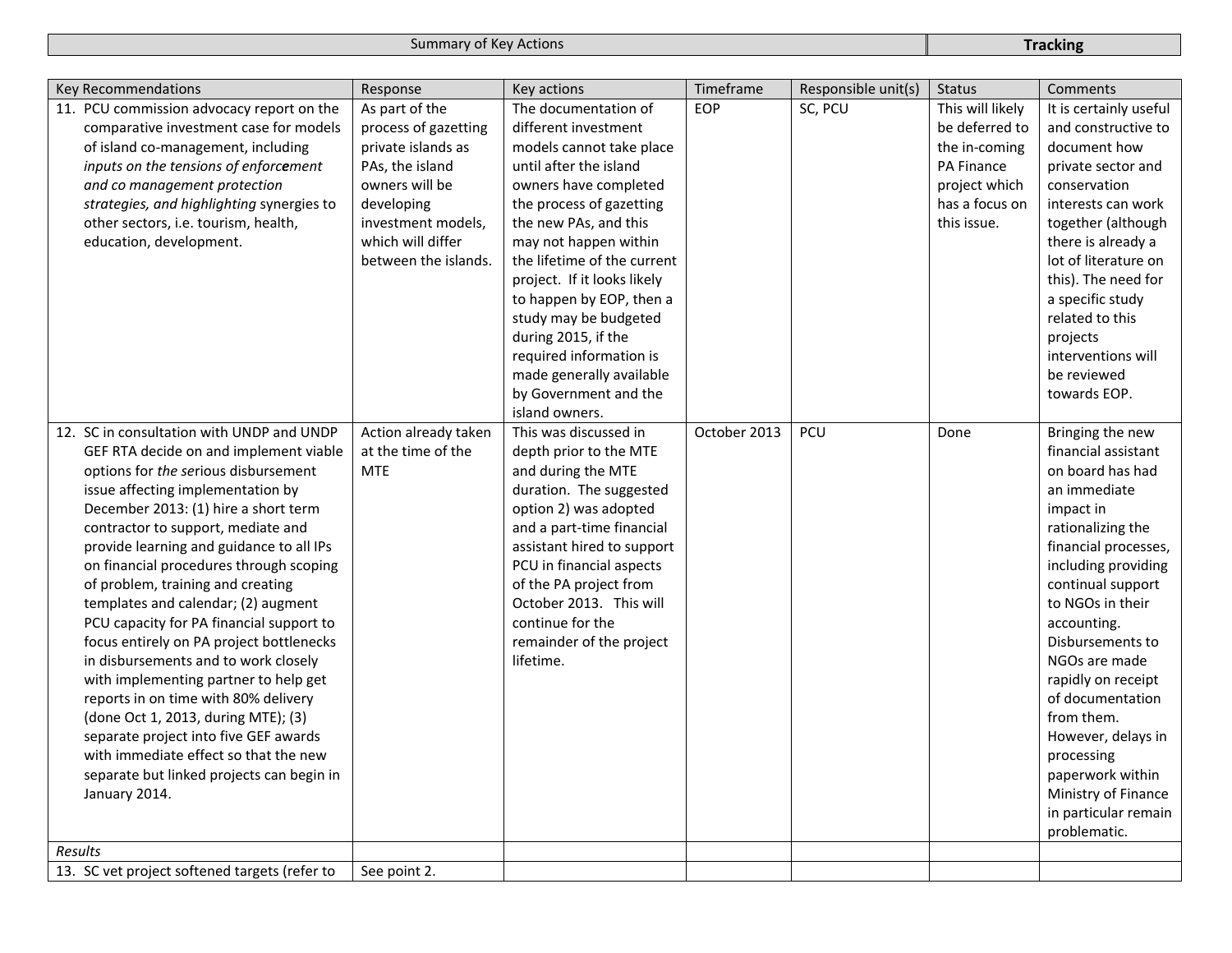| Key Recommendations |                                              | Response               | Key actions                   | Timeframe    | Responsible unit(s) | <b>Status</b> | Comments              |
|---------------------|----------------------------------------------|------------------------|-------------------------------|--------------|---------------------|---------------|-----------------------|
|                     | proposed new MTE log frame Annex 4)          |                        |                               |              |                     |               |                       |
|                     | and remove those targets that are out of     |                        |                               |              |                     |               |                       |
|                     | IP partners control and are the              |                        |                               |              |                     |               |                       |
|                     | responsibility of Government) so project     |                        |                               |              |                     |               |                       |
|                     | can continue and complete within the         |                        |                               |              |                     |               |                       |
|                     | original time frame.                         |                        |                               |              |                     |               |                       |
|                     | 14. RTA and UNDP prioritize action /solution | See point 12           |                               |              |                     |               |                       |
|                     | (see point 13) around financial              | (redundant)            |                               |              |                     |               |                       |
|                     | disbursement issues;                         |                        |                               |              |                     |               |                       |
|                     | 15. PM revitalize the TWG to actively work   | See point 6.           |                               |              |                     |               |                       |
| on PA legislation;  |                                              |                        |                               |              |                     |               |                       |
|                     | 16. PM prioritize scoping work on PA EMIS    | SC and PCU             | A workshop on the             | January 2014 | PCU                 | Pending       | This is distinct from |
|                     | system development linked to other           | appreciates this is an | modalities for the            |              |                     |               | the internal          |
|                     | data and monitoring activities in ongoing    | issue and is will      | national database and         |              |                     |               | knowledge             |
|                     | biodiversity projects, e.g. clearing house,  | support DOE to         | clearing house                |              |                     |               | management            |
|                     | GIS and/or mapping work, etc.;               | coordinate data        | mechanism is to be held       |              |                     |               | issues discussed      |
|                     |                                              | collection and         | in January 2014 (under        |              |                     |               | under                 |
|                     |                                              | storage activities     | the NBSAP project)            |              |                     |               | recommendation 3,     |
|                     |                                              | undertaken by all      |                               |              |                     |               | although the          |
|                     |                                              | projects within the    |                               |              |                     |               | umbrella data         |
|                     |                                              | portfolio.             |                               |              |                     |               | sharing and access    |
|                     |                                              |                        |                               |              |                     |               | system for both is    |
|                     |                                              |                        |                               |              |                     |               | the CHM.              |
|                     | 17. PCU commission work with GIF to          | See point 11.          |                               |              |                     |               |                       |
|                     | develop case studies on the cost benefits    |                        |                               |              |                     |               |                       |
|                     | and private public - stewardship             |                        |                               |              |                     |               |                       |
|                     | approach to PA management, especially        |                        |                               |              |                     |               |                       |
|                     | in the case of Denis and North Island.       |                        |                               |              |                     |               |                       |
|                     | 18. PCU provide training for IPs on how to   | Cost-benefit analysis  | No action related to the      |              |                     | No action     | This suggestion was   |
|                     | undertake cost benefit analysis of           | is very complicated    | proposal for cost-benefit     |              |                     | planned       | specifically          |
|                     | project activities, including on how to      | and a speciality area  | analysis or valuation         |              |                     |               | reviewed by a         |
|                     | conduct a valuation analysis of co-          | $-$ this is not a      | study. The capacity           |              |                     |               | professional          |
|                     | management island models. Document           | feasible               | assessment being done         |              |                     |               | economist working     |
|                     | case studies constituting a biodiversity     | recommendation.        | during Q1 2014 may            |              |                     |               | with Nature           |
|                     | valuation and make case why PA and           | Valuation could be     | make some further             |              |                     |               | Seychelles and the    |
|                     | instituting a stewardship approach is        | done – economic or     | comments on this issue,       |              |                     |               | comments              |
|                     | cost effective on a variety of different     | financial - but not    | but is likely to focus more   |              |                     |               | presented here are    |
|                     | small islands (linked to point 20).          | within the project     | on practical training.        |              |                     |               | a professional        |
|                     |                                              | timeframe              |                               |              |                     |               | opinion.              |
|                     | 19. SC convene meeting to immediately vet    | <b>MTE</b>             | SC meeting on 4 <sup>th</sup> | December     | SC                  | Done          |                       |
|                     | MTE recommendations and reschedule           | recommendations        | December reviewed and         | 2014         |                     |               |                       |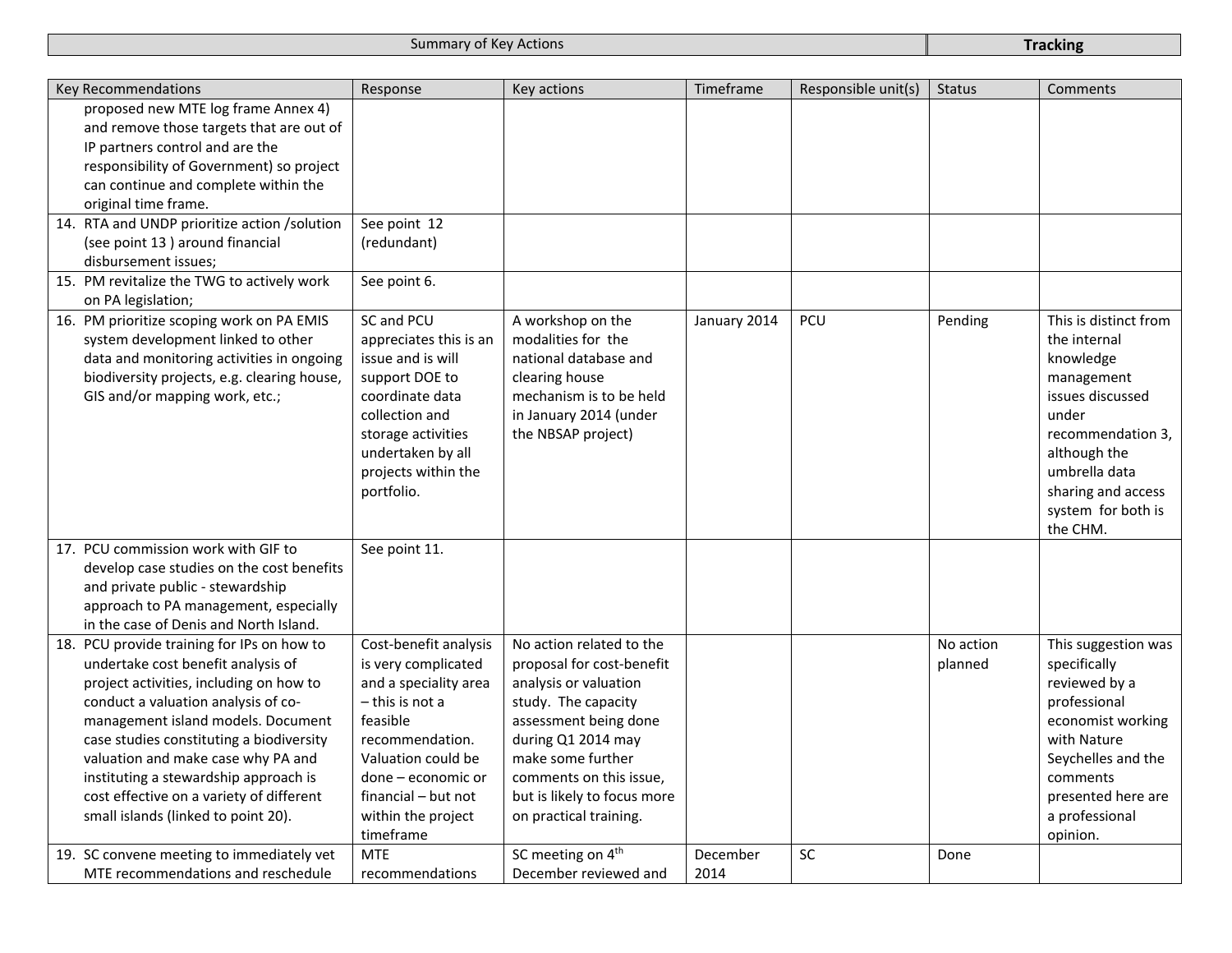| Key Recommendations                                                                                                                                                                                                                                                                                                                                                                                                                                                                                       | Response                                                                                                                                                                                                                                        | Key actions                                                                                                                                                                                                                | Timeframe  | Responsible unit(s) | <b>Status</b>                                                                                                                                                        | Comments                                                                                                                                                                                                                                                                                                                       |
|-----------------------------------------------------------------------------------------------------------------------------------------------------------------------------------------------------------------------------------------------------------------------------------------------------------------------------------------------------------------------------------------------------------------------------------------------------------------------------------------------------------|-------------------------------------------------------------------------------------------------------------------------------------------------------------------------------------------------------------------------------------------------|----------------------------------------------------------------------------------------------------------------------------------------------------------------------------------------------------------------------------|------------|---------------------|----------------------------------------------------------------------------------------------------------------------------------------------------------------------|--------------------------------------------------------------------------------------------------------------------------------------------------------------------------------------------------------------------------------------------------------------------------------------------------------------------------------|
| resources based on key asks - see annex<br>4 of MTE report. The exercise will focus<br>reorienting resources to the completion<br>of the important technical work of IPs<br>and the documentation of experiences<br>as a focus of the last three months, i.e.<br>reef restoration scientific project<br>coordinator to undertake the extra<br>documentation work on viability of reefs<br>for ecosystem management; fisheries<br>monitoring which was found to be a<br>longer than budgeted for activity. | were considered by<br>SC members at the<br>SC meeting on 4 <sup>th</sup><br>December and<br>comments<br>incorporated within<br>this mgmt response.<br>NGOs have<br>considered the<br>points discussed<br>during the MTE in<br>formulating their | discussed both the<br>recommendations and<br>the extent to which NGOs<br>have taken these up into<br>their work plans<br>Additional resources are<br>to be allocated for<br>documentation of results<br>at end of project. | Late 2014  | NGOs, PCU           | The project<br>will organise a<br>final<br>'symposium'<br>for all project<br>associates to                                                                           |                                                                                                                                                                                                                                                                                                                                |
| 20. IPs document and share information on                                                                                                                                                                                                                                                                                                                                                                                                                                                                 | 2014 work plans.<br>NGOs will be                                                                                                                                                                                                                | Additional resources will                                                                                                                                                                                                  | <b>EOP</b> | NGOs, PCU           | present their<br>work<br>Pending These                                                                                                                               | Documentation is                                                                                                                                                                                                                                                                                                               |
| alternative land and water resource<br>uses, livelihoods and inclusion of user<br>groups in changing practices: social<br>norms and practices (turtles), support of<br>change of destructive traditional<br>practices (Killing turtles for meat or<br>harvesting of coco de mer) and support<br>of PA agenda setting (these activities<br>need to be costed, re-budgeted and<br>rationalized by the SC if viable) (see<br>related point on KM above).<br>Sustainability                                   | requested to<br>undertake results<br>documentation, for<br>which additional<br>resources will be<br>provided in 2015                                                                                                                            | be allocated for<br>documentation of results<br>at end of project.                                                                                                                                                         |            |                     | activities are<br>budgeted<br>under each<br><b>NGO</b><br>allocation.<br>Some<br>publications<br>are being<br>prepared<br>already but<br>not yet shared<br>with PCU. | to be collated and<br>made available<br>after finalizing<br>project activities,<br>but further inputs<br>(e.g. staff time)<br>into this<br>documentation will<br>need additional<br>resources. This will<br>be clarified in 2014<br>in planning for the<br>use of the<br>remaining project<br>budget in the 2015<br>work plan. |

See comments under issues.

Need for project extension

A revised closing date of 29<sup>th</sup> March 2015 is quoted in the MTE, This date was adjusted by MTE (without explanation) to 30<sup>th</sup> June 2015. Given that Component 1 activities will be completed in 2014 and NGOs also expect to complete all or most activities in 2014, the mgmt suggestion would be to remain with the 29<sup>th</sup> March closure, with documentation of knowledge products in late 2014 and January 2015, and the TE scheduled for February 2015. *The budget remaining as of the end of Q3 2014 is \$231,929 (programmed for 2014) plus \$146,704 (remaining for 2015).*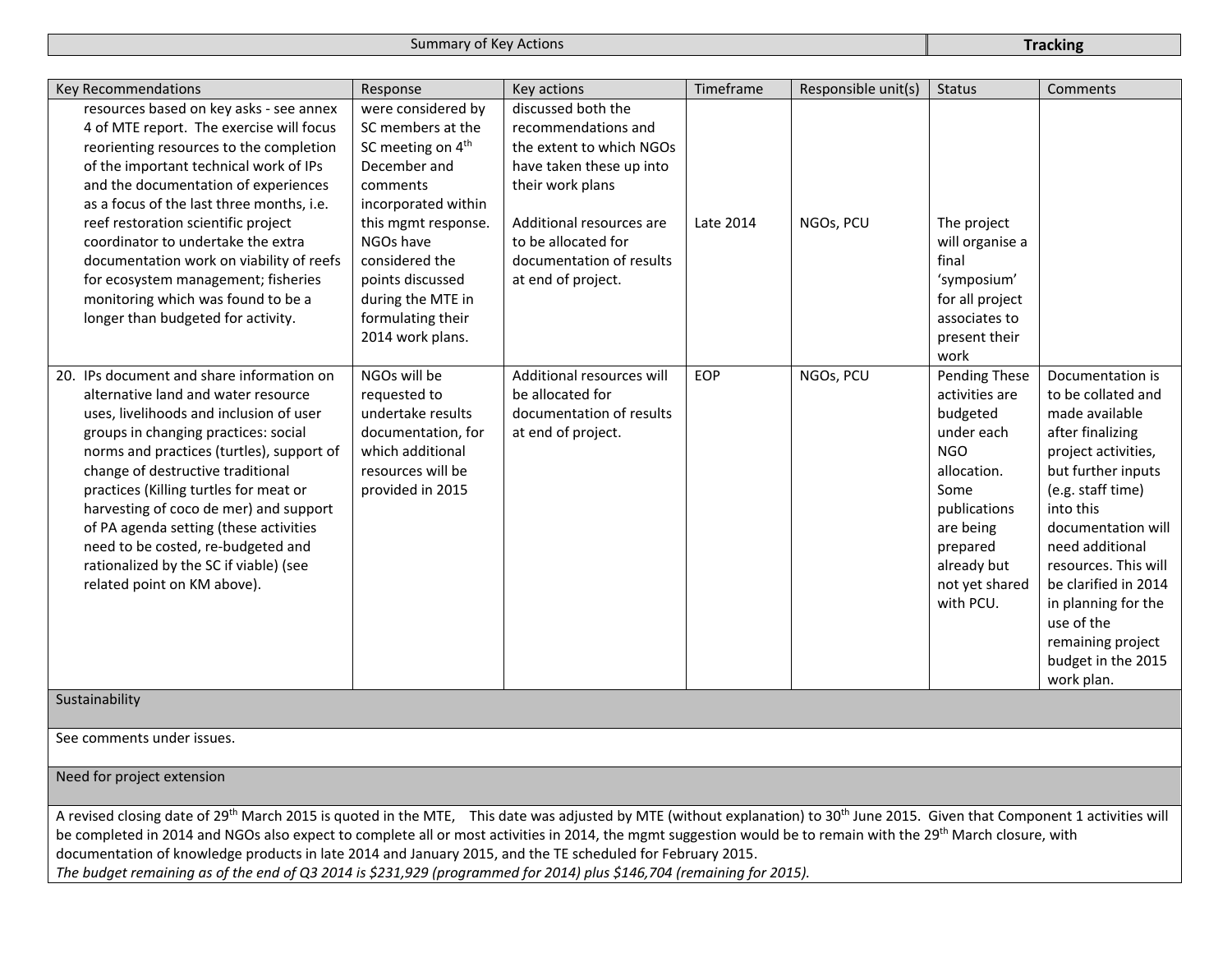| Summary of Key Actions<br><b>Tracking</b> |
|-------------------------------------------|
|-------------------------------------------|

Approved by Mr Simon Springett, UNDP Resident Representative

Signature

Date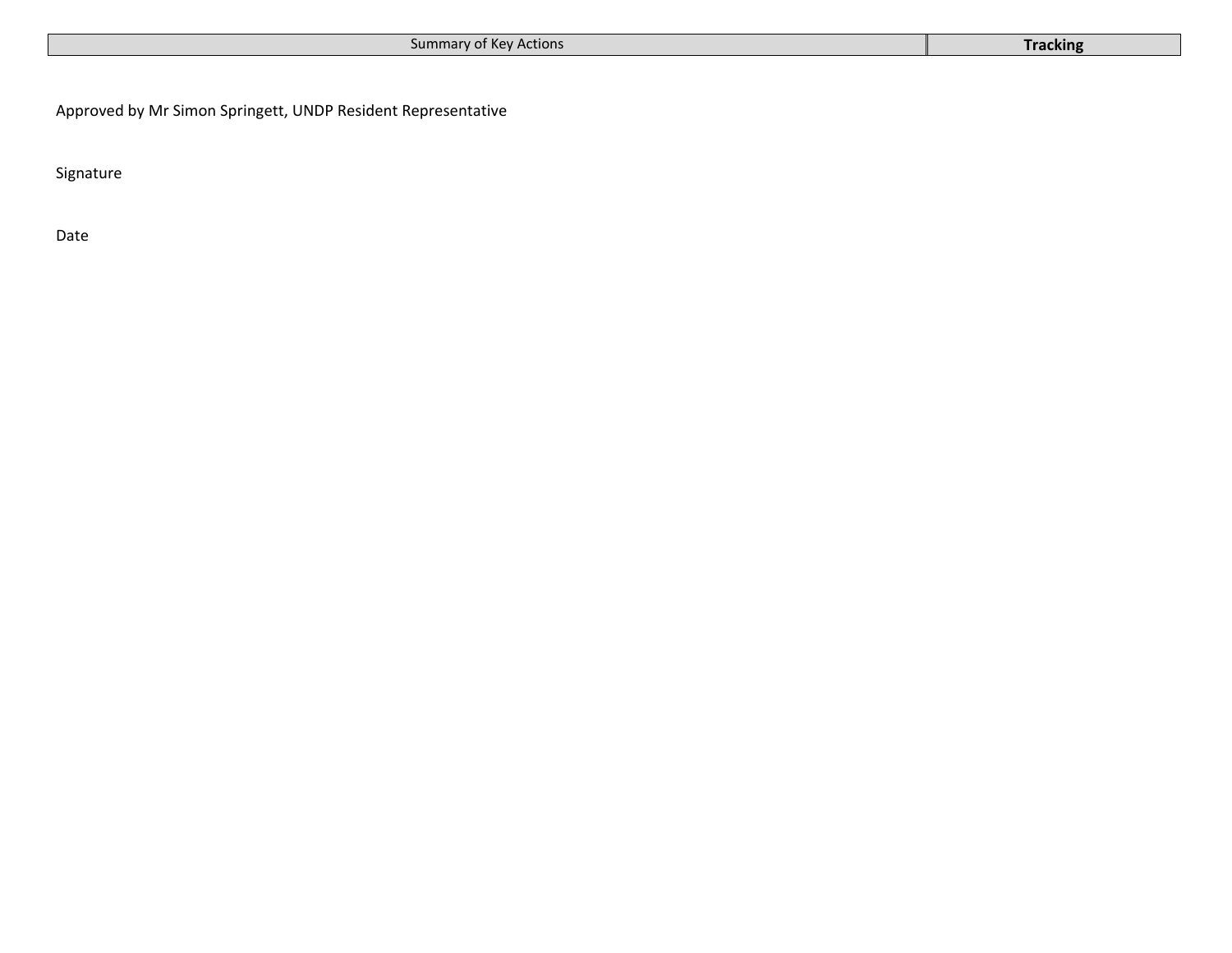#### **REVISED PROJECT LOGFRAME (INCORPORATES SUGGESTIONS BY MTE, VETTED BY SCM OF 4th DECEMBER 2013) [Changed in values and at the word level for indicators are marked in red and notes added]**

|                                 | Indicator                                                                        | <b>Baseline</b>                                                                          | Target/s<br>(End of Project)                                                                                                                                | Source of verification             | <b>Risks and Assumptions</b>                            |
|---------------------------------|----------------------------------------------------------------------------------|------------------------------------------------------------------------------------------|-------------------------------------------------------------------------------------------------------------------------------------------------------------|------------------------------------|---------------------------------------------------------|
| <b>Project Objective</b>        | 1. Capacity development                                                          |                                                                                          |                                                                                                                                                             | Review of Capacity Development     | <b>Assumptions:</b>                                     |
| Demonstrate                     | indicator score for protected                                                    |                                                                                          |                                                                                                                                                             | <b>Indicator Scorecard</b>         | - The government, private                               |
| effective models for            | area system:                                                                     |                                                                                          |                                                                                                                                                             |                                    | sector and NGOs commit                                  |
| protected area                  | Systemic                                                                         | 33%                                                                                      | 42%                                                                                                                                                         |                                    | to constructive                                         |
| management by                   |                                                                                  | 35%                                                                                      | 40%                                                                                                                                                         |                                    | engagement in the                                       |
| non-governmental                | Institutional                                                                    | 35%                                                                                      | 42%                                                                                                                                                         |                                    | development of protected                                |
| organizations in                | Individual                                                                       |                                                                                          |                                                                                                                                                             |                                    | area partnerships                                       |
| Seychelles, and<br>enable their | 2. METT scores:                                                                  | <b>Baseline METT</b>                                                                     | <b>Minimum Target METT</b>                                                                                                                                  | METT applied at Mid-Term and Final | The government allocates                                |
| inclusion into a                |                                                                                  |                                                                                          | [1] Cousin Island Special Reserve: 80%                                                                                                                      | Evaluation                         | adequate resources (staff                               |
| strengthened                    | [1] Cousin Island Special Reserve                                                | [1] Cousin Island Special                                                                |                                                                                                                                                             |                                    | and budget) to fulfil its<br>oversight function for the |
| national protected              |                                                                                  | Reserve:<br>$76/102 = 75%$                                                               | [2] Aldabra Atoll Special Reserve: 66%                                                                                                                      |                                    | protected area system                                   |
| area system                     | [2] Aldabra Special Reserve                                                      |                                                                                          |                                                                                                                                                             |                                    | <b>Risks:</b>                                           |
|                                 |                                                                                  | [2] Aldabra Atoll Special                                                                | [3] North Island:                                                                                                                                           |                                    | Ongoing conflicts and                                   |
|                                 |                                                                                  | Reserve:                                                                                 | 60%                                                                                                                                                         |                                    | misunderstandings                                       |
|                                 | [3] North Island                                                                 | $60 / 102 = 59%$                                                                         |                                                                                                                                                             |                                    | between public                                          |
|                                 |                                                                                  |                                                                                          | [4] Denis Island:                                                                                                                                           |                                    | institutions, private sector                            |
|                                 |                                                                                  | [3] North Island:                                                                        | 78%                                                                                                                                                         |                                    | partners, NGOs and                                      |
|                                 | [4] Denis Island                                                                 | $43 / 102 = 42%$                                                                         |                                                                                                                                                             |                                    | resource users                                          |
|                                 |                                                                                  |                                                                                          |                                                                                                                                                             |                                    | Protracted legislative                                  |
|                                 |                                                                                  | [4] Denis Island:                                                                        |                                                                                                                                                             |                                    | reform, regulatory                                      |
|                                 |                                                                                  | $67/102 = 66%$                                                                           |                                                                                                                                                             |                                    | amendments and PA                                       |
|                                 | <b>NOTE ON LOGFRAME REVISION, Indicator #2:</b>                                  |                                                                                          |                                                                                                                                                             |                                    | proclamation processes                                  |
|                                 | The original numbers from PRODOC were respectively 78%, 62%, 42% and 66%.        |                                                                                          |                                                                                                                                                             |                                    | Poor resilience of marine                               |
|                                 |                                                                                  | Yet these numbers contained calculation mistakes, as the scoring was done in MS Word.    |                                                                                                                                                             |                                    | and terrestrial ecosystems                              |
|                                 | In the 2013 PIR, the figures for the baseline were corrected.                    |                                                                                          |                                                                                                                                                             |                                    | to the effects of climate<br>change                     |
|                                 | No changes were made to target percentages however.                              | In 2013 the METTs were applied in connection with the MTR and the scores endorsed by it. |                                                                                                                                                             |                                    | Increasing incidents of                                 |
|                                 | 3. Coverage (ha) of formal                                                       | Gazetted by 2010, as per best                                                            |                                                                                                                                                             | Protected Area Information         | piracy                                                  |
|                                 | protected area system                                                            | available knowledge, but                                                                 |                                                                                                                                                             | <b>Management System</b>           |                                                         |
|                                 |                                                                                  | subject to adjustments in light                                                          | [3a] at least 37,500ha                                                                                                                                      |                                    |                                                         |
|                                 | [3a] Marine                                                                      | the on-going gazettement                                                                 | [3b] Approx. 21,121 ha                                                                                                                                      |                                    |                                                         |
|                                 | [3b] Terrestrial                                                                 | review study from 2014:                                                                  |                                                                                                                                                             |                                    |                                                         |
|                                 |                                                                                  |                                                                                          |                                                                                                                                                             |                                    |                                                         |
|                                 |                                                                                  | [3a] Marine: 34,847 ha                                                                   |                                                                                                                                                             |                                    |                                                         |
|                                 |                                                                                  | [3b] Terrestrial: 20,921 ha                                                              |                                                                                                                                                             |                                    |                                                         |
|                                 |                                                                                  | Total: 55,769 ha                                                                         |                                                                                                                                                             |                                    |                                                         |
|                                 |                                                                                  |                                                                                          |                                                                                                                                                             |                                    |                                                         |
|                                 | <b>NOTE ON LOGFRAME REVISION, Indicator #3:</b>                                  |                                                                                          |                                                                                                                                                             |                                    |                                                         |
|                                 |                                                                                  |                                                                                          | The original numbers from PRODOC were respectively 29,836 ha and 24,978 ha for marine and terrestrial.                                                      |                                    |                                                         |
|                                 |                                                                                  |                                                                                          | In connection with the preparation of a PIF in 2013 on PA finance and of the PA Policy, a quick (back-of-the envelope) review of gazettal status across the |                                    |                                                         |
|                                 |                                                                                  |                                                                                          | PA/MPA system for Seychelles was carried out. Based on dates of proclamation, we had revised the baseline in the 2013 PIR to reflect what we assumed        |                                    |                                                         |
|                                 | through the following link: http://www.thegef.org/gef/project_detail?projID=5485 |                                                                                          | were the correct surface areas. The reference is Table 3 in the Annex to the PIF to PIMS 4656 Seychelles Sustainable PA Finance, which can be accessed      |                                    |                                                         |
|                                 |                                                                                  |                                                                                          |                                                                                                                                                             |                                    |                                                         |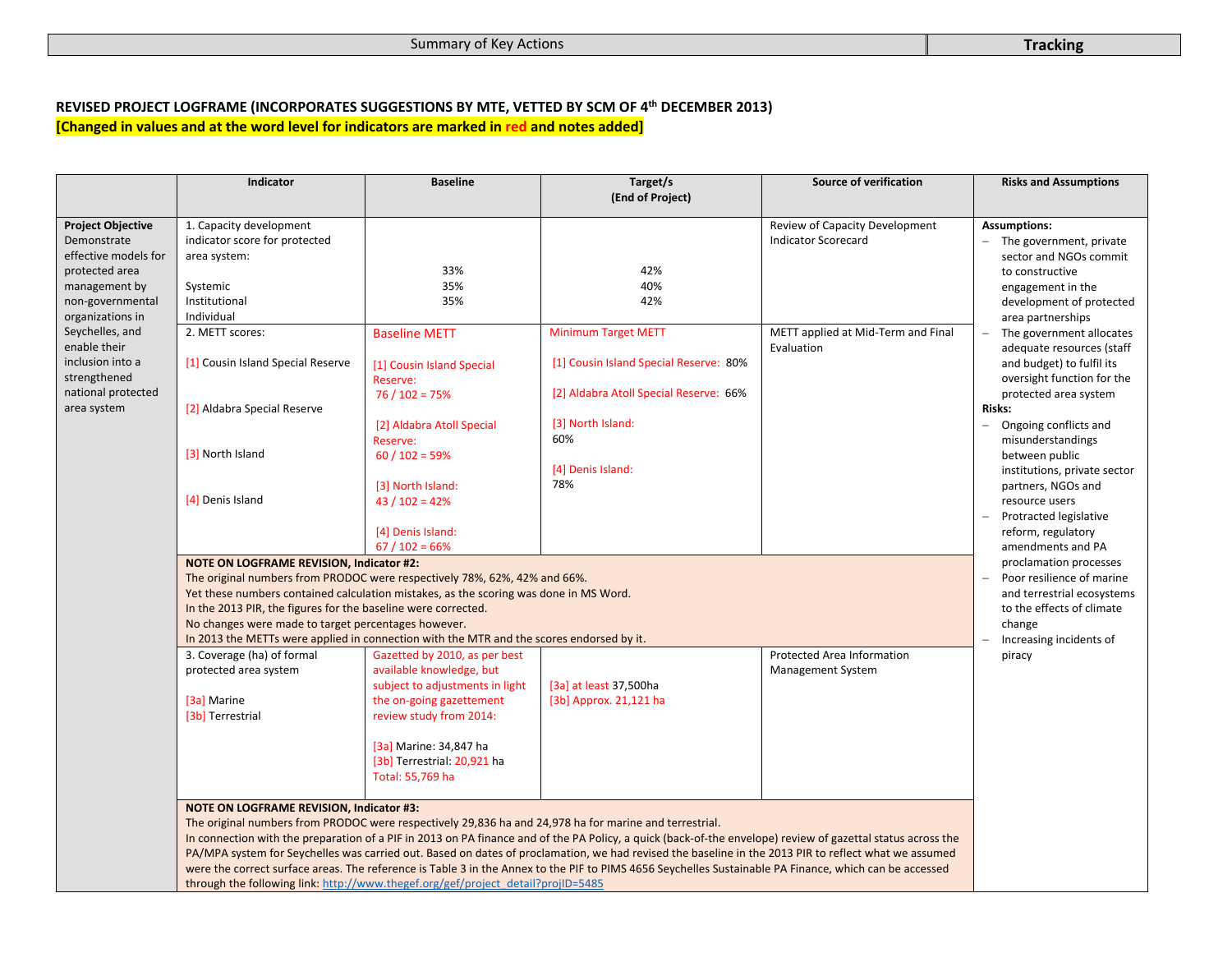|                  |                                            | <b>Baseline</b>                                                                             | Target/s<br>(End of Project)                                                                                                                                                                                                                                                       | Source of verification | <b>Risks and Assumptions</b> |
|------------------|--------------------------------------------|---------------------------------------------------------------------------------------------|------------------------------------------------------------------------------------------------------------------------------------------------------------------------------------------------------------------------------------------------------------------------------------|------------------------|------------------------------|
|                  |                                            | We gathered the following through the mentioned baseline reconstruction exercise from 2013: |                                                                                                                                                                                                                                                                                    |                        |                              |
| Prior to 2010:   |                                            |                                                                                             |                                                                                                                                                                                                                                                                                    |                        |                              |
|                  | 24 sites                                   |                                                                                             |                                                                                                                                                                                                                                                                                    |                        |                              |
|                  | marine: 29,827 ha                          |                                                                                             |                                                                                                                                                                                                                                                                                    |                        |                              |
|                  | terrestrial: 19,048 ha                     |                                                                                             |                                                                                                                                                                                                                                                                                    |                        |                              |
|                  | Total:<br>48,875 ha                        |                                                                                             |                                                                                                                                                                                                                                                                                    |                        |                              |
| Added in 2010:   |                                            |                                                                                             |                                                                                                                                                                                                                                                                                    |                        |                              |
|                  |                                            |                                                                                             | - expansion of the marine area of Aldabra: adding 5,020 ha (and reaching a total of 28,120 ha of marine area for the Aldabra site, a figure that was                                                                                                                               |                        |                              |
|                  |                                            |                                                                                             | already embedded in the baseline METT of this project for "Aldabra Special Reserve", though the baseline METT had been prepared in 2009)                                                                                                                                           |                        |                              |
|                  | - terrestrial area of Silhouette: 1,860 ha |                                                                                             |                                                                                                                                                                                                                                                                                    |                        |                              |
|                  |                                            | - terrestrial area of the new Recif Island Special Reserve: 13ha                            |                                                                                                                                                                                                                                                                                    |                        |                              |
| After 2010:      |                                            |                                                                                             |                                                                                                                                                                                                                                                                                    |                        |                              |
| 25 sites         |                                            |                                                                                             |                                                                                                                                                                                                                                                                                    |                        |                              |
|                  | marine: 34,847 ha                          |                                                                                             |                                                                                                                                                                                                                                                                                    |                        |                              |
|                  | terrestrial: 20,921 ha                     |                                                                                             |                                                                                                                                                                                                                                                                                    |                        |                              |
| Total: 55,769 ha |                                            |                                                                                             |                                                                                                                                                                                                                                                                                    |                        |                              |
|                  |                                            |                                                                                             |                                                                                                                                                                                                                                                                                    |                        |                              |
|                  | October that year.                         |                                                                                             | The 'After 2010' values should constitute the interim reconstructed baseline for this indicator. This had been proposed in the 2013 PIR, finalised in                                                                                                                              |                        |                              |
|                  |                                            |                                                                                             | Else, the MTR had suggested around mid-2013 to reduce EOP target for Terrestrial PAs to 23,000 ha. This was is rejected by the Steering Committee (SC),<br>because it appeared to be below the baseline suggested in the PRODOC. However, there are other aspects to this.         |                        |                              |
|                  |                                            |                                                                                             |                                                                                                                                                                                                                                                                                    |                        |                              |
| 1.               |                                            |                                                                                             | Revisions to baseline and targets for this indicator may need reconsideration by the SP in light of three important facts:                                                                                                                                                         |                        |                              |
| 2.               |                                            |                                                                                             | There is very little room for further expanding the terrestrial PA estate in Seychelles, given the limited land area of the country.<br>The only prospects in the near future of achieving an effective expansion of the terrestrial PA estate in Seychelles are:                  |                        |                              |
|                  |                                            |                                                                                             | a. The gazettal of 100% of Denis Island and of and North Island as private PAs under the new law, or of parts of their land surface,                                                                                                                                               |                        |                              |
|                  |                                            |                                                                                             | which have respectively 201 ha and 143 ha. Given the standing collaboration with the management of these islands with the                                                                                                                                                          |                        |                              |
|                  |                                            | project, such achievements can be considered well within its scope.                         |                                                                                                                                                                                                                                                                                    |                        |                              |
|                  |                                            |                                                                                             | b. The addition of the terrestrial part of the Curieuse Island National Park to the PA estate, complementing an already proclaimed                                                                                                                                                 |                        |                              |
|                  |                                            |                                                                                             | marine area. This could potentially add 152 ha to the terrestrial PA estate and can be said to be 'influenced' by the policy /                                                                                                                                                     |                        |                              |
|                  |                                            |                                                                                             | legislation processes set in motion by the project (namely under output 1.3). Yet, it is not directly foreseen in its programme of                                                                                                                                                 |                        |                              |
|                  | work.<br>c.                                |                                                                                             |                                                                                                                                                                                                                                                                                    |                        |                              |
|                  |                                            |                                                                                             | If 100% (or close to 100%) of the areas for Denis, North and Curieuse islands are gazetted, these three sites would add<br>approximately 490 ha to the terrestrial PA estate. If we consider only the two first ones, it would be approximately 350 ha.                            |                        |                              |
|                  |                                            |                                                                                             | Although the private owners of Denis and North have expressed an interest in undergoing the gazettal process under the new                                                                                                                                                         |                        |                              |
|                  |                                            |                                                                                             | legislation, the actual area that will be proposed is not yet clear. We should be conservative in our assumptions.                                                                                                                                                                 |                        |                              |
|                  | d.                                         |                                                                                             | The addition of new sites in Outer Islands can potentially bring a considerable marine area under protection and a terrestrial one of                                                                                                                                              |                        |                              |
|                  |                                            |                                                                                             | approximately 1,922 ha (with emphasis on the approximation). These new gazettements can also be said to be 'influenced' by new                                                                                                                                                     |                        |                              |
|                  |                                            |                                                                                             | PA legislation, though the decision to move with it was separate from the policy process. Most importantly, these processes can                                                                                                                                                    |                        |                              |
|                  |                                            |                                                                                             | remain pending for a few years still, and are definitely outside the scope of the project.                                                                                                                                                                                         |                        |                              |
| 3.               |                                            |                                                                                             | In early 2014, the project has been co-supporting a consultancy of carrying out a "deep" revision of gazettements in Seychelles. By this, we                                                                                                                                       |                        |                              |
|                  |                                            |                                                                                             | mean that the consultant has worked for several weeks with government, pulling out old legislation archives and attached maps, to determine<br>what was effectively gazetted as PA and what was not. The matter is delicate and the results of the study are still being analysed. |                        |                              |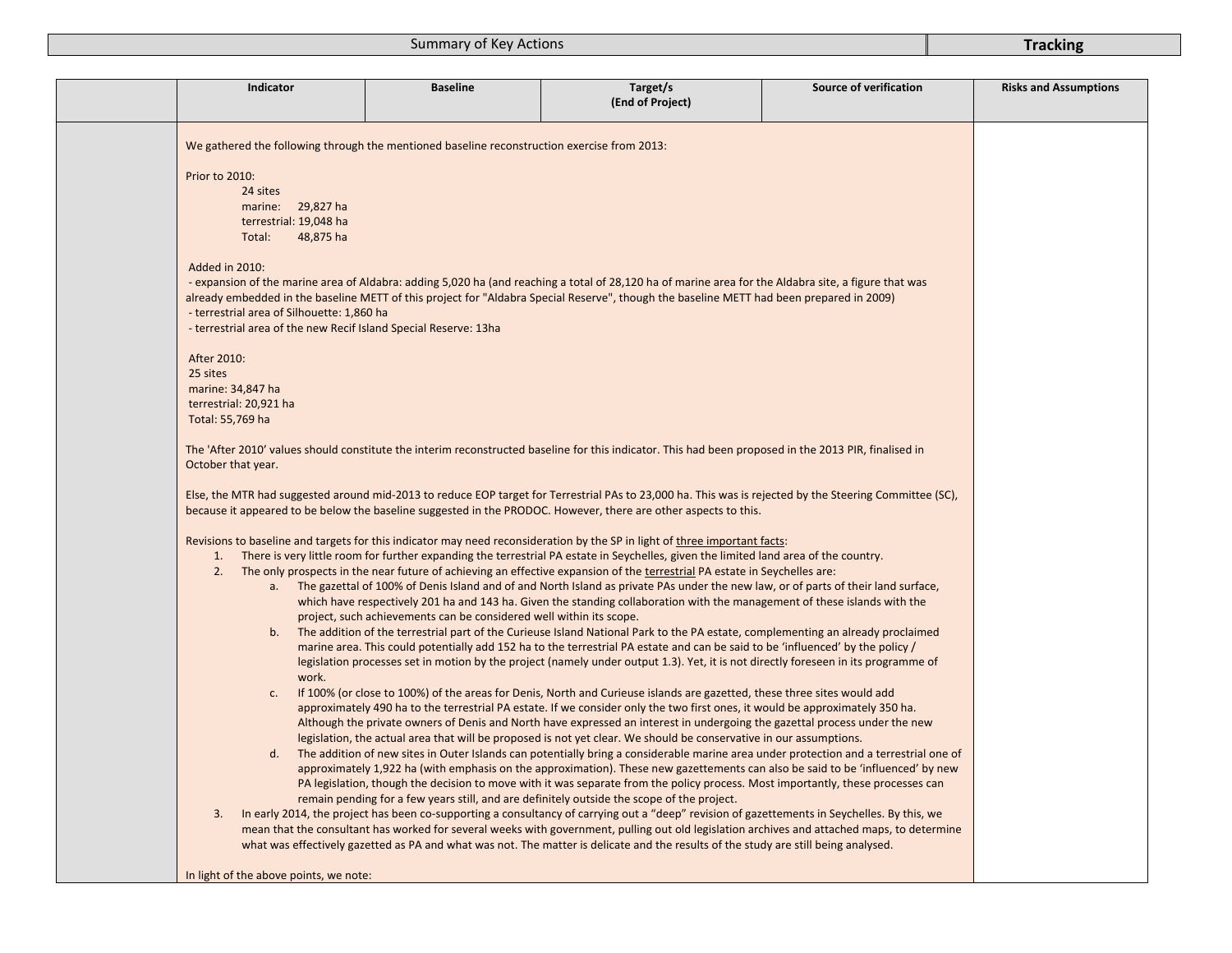|                                                                                              | Indicator                                                                                                                                                                                                                                                                                                                                                                                                                                                                                                                                                                                                                                                                                                                                                                                                                                                                                                                                                                                                                                                                                                                                                                                                                                                                                                                                                                                                                                                                                                                                                                                                                                                                                                                                                                                                                                                                                                                                                                                                                                                                                                                                                                                                                                                                                                                  | <b>Baseline</b>                                                                                                                                                                                                                                                                                                                                                                                                                                                                                                                                            | Target/s<br>(End of Project)                                                                                                                          | Source of verification                                                                                      | <b>Risks and Assumptions</b>                                                                                                                 |  |
|----------------------------------------------------------------------------------------------|----------------------------------------------------------------------------------------------------------------------------------------------------------------------------------------------------------------------------------------------------------------------------------------------------------------------------------------------------------------------------------------------------------------------------------------------------------------------------------------------------------------------------------------------------------------------------------------------------------------------------------------------------------------------------------------------------------------------------------------------------------------------------------------------------------------------------------------------------------------------------------------------------------------------------------------------------------------------------------------------------------------------------------------------------------------------------------------------------------------------------------------------------------------------------------------------------------------------------------------------------------------------------------------------------------------------------------------------------------------------------------------------------------------------------------------------------------------------------------------------------------------------------------------------------------------------------------------------------------------------------------------------------------------------------------------------------------------------------------------------------------------------------------------------------------------------------------------------------------------------------------------------------------------------------------------------------------------------------------------------------------------------------------------------------------------------------------------------------------------------------------------------------------------------------------------------------------------------------------------------------------------------------------------------------------------------------|------------------------------------------------------------------------------------------------------------------------------------------------------------------------------------------------------------------------------------------------------------------------------------------------------------------------------------------------------------------------------------------------------------------------------------------------------------------------------------------------------------------------------------------------------------|-------------------------------------------------------------------------------------------------------------------------------------------------------|-------------------------------------------------------------------------------------------------------------|----------------------------------------------------------------------------------------------------------------------------------------------|--|
|                                                                                              | With a total land surface of 459 sq km (or 45,900 ha), of which some 20,000 ha were already gazetted by 2010, any additional 50 ha of<br>$\blacksquare$<br>terrestrial PAs would matter for Seychelles. So numbers should be analysed and proposed carefully.<br>The greatest prospect of expanding the terrestrial PA estate is clearly outside of the scope of this project.<br>٠<br>It would unrealistic to add 1,900 ha to the terrestrial target for this indicator.<br>٠<br>The conclusions of the gazzettment review study will likely show that any previous assumptions on baseline and targets could have been off by<br>quite a few hectares and they should be revised again. This is especially true for the terrestrial sites, where small numbers matter. A caveat on<br>these considerations an uncertainties should be added to the indicator revision.<br>Therefore, we propose (1) to adopt the baseline of "by 2010", as proposed in the 2013 PIR for both terrestrial and marine areas within the formal<br>protected area system; and (2) to change only the target for terrestrial to +200 ha from the baseline, given uncertainties presented above.<br>This analysis is from Oct 2014 and went beyond MTR proposals.                                                                                                                                                                                                                                                                                                                                                                                                                                                                                                                                                                                                                                                                                                                                                                                                                                                                                                                                                                                                                                                                              |                                                                                                                                                                                                                                                                                                                                                                                                                                                                                                                                                            |                                                                                                                                                       |                                                                                                             |                                                                                                                                              |  |
|                                                                                              | 4. Financial sustainability<br>scorecard for national system of<br>protected areas                                                                                                                                                                                                                                                                                                                                                                                                                                                                                                                                                                                                                                                                                                                                                                                                                                                                                                                                                                                                                                                                                                                                                                                                                                                                                                                                                                                                                                                                                                                                                                                                                                                                                                                                                                                                                                                                                                                                                                                                                                                                                                                                                                                                                                         | 16%                                                                                                                                                                                                                                                                                                                                                                                                                                                                                                                                                        | 21%                                                                                                                                                   | Review of Financial Sustainability<br>Scorecard                                                             |                                                                                                                                              |  |
| Outcome 1<br>Strengthened<br>management<br>framework for<br>protected areas in<br>Seychelles | Outputs:<br>1.1 National priorities for the expansion of marine and terrestrial protected areas are defined<br>1.3 New protected area legislation is drafted and adopted to effect the national policy directions<br>1.4 The capacity of PA institutions to establish and administer partnerships is strengthened<br>1.5 An electronic information management system is developed for protected areas                                                                                                                                                                                                                                                                                                                                                                                                                                                                                                                                                                                                                                                                                                                                                                                                                                                                                                                                                                                                                                                                                                                                                                                                                                                                                                                                                                                                                                                                                                                                                                                                                                                                                                                                                                                                                                                                                                                      |                                                                                                                                                                                                                                                                                                                                                                                                                                                                                                                                                            | 1.2 National policy directions are updated and modernised to direct a partnership approach to the expansion, planning and management of the PA system |                                                                                                             |                                                                                                                                              |  |
|                                                                                              | 5. Number of terrestrial areas of<br>high biodiversity outside of<br>existing PAs that are identified as<br>priority areas for PA expansion in<br>the PA expansion plan                                                                                                                                                                                                                                                                                                                                                                                                                                                                                                                                                                                                                                                                                                                                                                                                                                                                                                                                                                                                                                                                                                                                                                                                                                                                                                                                                                                                                                                                                                                                                                                                                                                                                                                                                                                                                                                                                                                                                                                                                                                                                                                                                    | 0 or 0% (of 36 the areas in<br>total)                                                                                                                                                                                                                                                                                                                                                                                                                                                                                                                      | More than 50% of identified Areas of<br><b>High Biodiversity</b>                                                                                      | National Policy Directions for<br><b>Protected Areas</b><br>Protected Area Information<br>Management System | <b>Assumptions:</b><br>The government, private<br>sector and NGOs commit<br>to constructive<br>engagement in the<br>development of protected |  |
|                                                                                              | <b>NOTE ON LOGFRAME REVISION, Indicator #5:</b><br>The original formulation of this indicator in the PRODOC was "Number of terrestrial Key Biodiversity Area (see Gerlach, 2008) that are identified as<br>priority areas for PA expansion in the PA expansion plan".<br>The changed wording from KBAs had been inserted at inception workshop to read 'Areas of High Biodiversity outside existing PAs'. This was introduced in<br>the 2012 PIR (the first for the project) and with the agreement of the SC.<br>Yet, we note that KBA is a more common term internationally and now also adopted in the new GEF6 Strategy as an indicator or relevance for the<br>Biodiversity focal area. These terms could be interchangeable, but the semantic difference still needs to be appreciated. For now we keep the<br>formulation at inception. Also we need to analyse the impact of more recent studies to all this.<br>Further to these considerations, there were changes to the target value for indicator #5, which was 30 (absolute number) at the PRODOC. The increased<br>target for areas of high biodiversity to be identified as priority areas from 30 to a percentage of "More than 50% of identified Areas of High Biodiversity",<br>given that these areas were still being identified and the absolute number uncertain. The proposed change had been accepted by the SC and endorsed by<br>the MTR. The progress on this element will be engineered through the consultancy on priorities for PA expansion - activity 1.1.<br>At the same time, in the 2014 PIR, the project reports the following, which will require a more careful consideration of concepts and targets:<br>"The three KBAs identified by the Biodiversity Mainstreaming project have been included in the revision of the Morne Seychellois National Park Boundary<br>which has now been gazetted, plus D'Arros island which was identified as a KBA by Gerlach. The KBA data from all previous studies, and the<br>accompanying KBA database, is being used by the PA project in the spatial planning exercise to identify priority areas for PA expansion. A modelling<br>software (Marxan) which layers all the existing biodiversity data and other key data layers to identify priority areas for expansion is being used. This | area partnerships<br>There is an adequate data<br>baseline to determine<br>priority areas for PA<br>expansion<br>Policy, legislative and<br>regulatory reforms are<br>supported and adopted by<br>Government, and<br>adequately provide for the<br>establishment of<br>protected areas under<br>private ownership and<br>cooperative management<br>The government allocates<br>adequate resources (staff<br>and budget) to fulfil its<br>oversight function for the<br>protected area system<br>Prospective data suppliers<br>make critical data available |                                                                                                                                                       |                                                                                                             |                                                                                                                                              |  |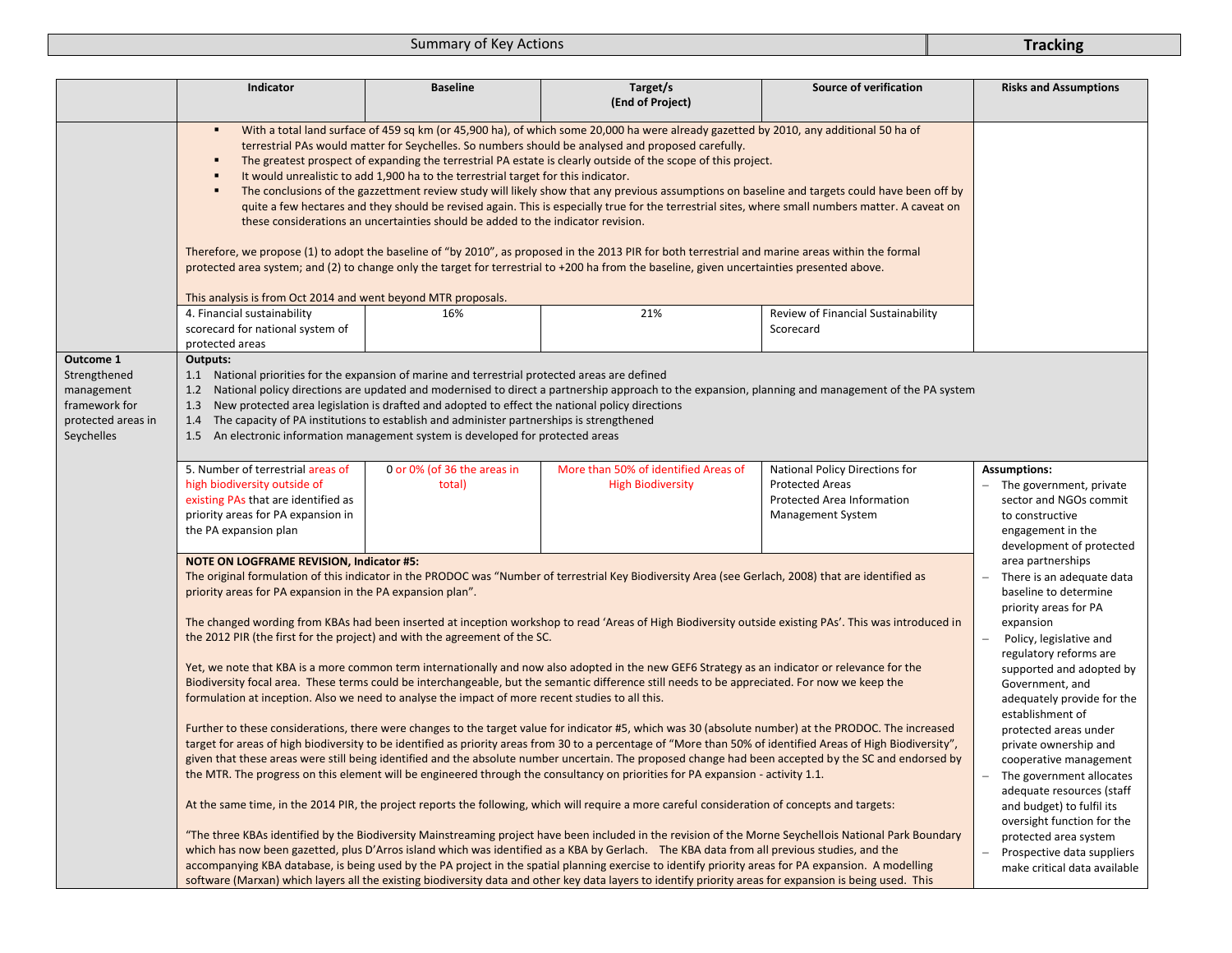| Indicator                                                                                                                                                                                               | <b>Baseline</b>                                                                                      | Target/s<br>(End of Project)                                                                                                                                                                                                                                                                        | <b>Source of verification</b>                                                                                                       | <b>Risks and Assumptions</b>                                                                                                                   |
|---------------------------------------------------------------------------------------------------------------------------------------------------------------------------------------------------------|------------------------------------------------------------------------------------------------------|-----------------------------------------------------------------------------------------------------------------------------------------------------------------------------------------------------------------------------------------------------------------------------------------------------|-------------------------------------------------------------------------------------------------------------------------------------|------------------------------------------------------------------------------------------------------------------------------------------------|
| activity is on-going but will have identified the key areas for expansion, and is expected to meet the project target, by September 2014."                                                              | for incorporation into the<br>PAIMS                                                                  |                                                                                                                                                                                                                                                                                                     |                                                                                                                                     |                                                                                                                                                |
| 6. Contribution to number of<br>IBAs designated as PAs/ number<br>of IBAs identified as priority area<br>for PA expansion (of a total of 20<br>marine and terrestrial IBAs) in<br>the PA expansion plan | [6a]<br>11 IBAs designated as PAs<br>[6b]<br>0 IBAs identified as priority<br>areas for PA expansion | [6a]<br>13 IBAs designated as PAs<br>[6b]<br>6 IBAs identified as priority areas<br>for PA expansion                                                                                                                                                                                                | National Policy Directions for<br><b>Protected Areas</b><br>Protected Area Information<br>Management System                         | Risks:<br>Ongoing conflicts and<br>misunderstandings<br>between public<br>institutions, private sector<br>partners, NGOs and<br>resource users |
| <b>NOTE ON LOGFRAME REVISION, Indicator #6:</b><br>Numbering of sub-indicators added for the sake of clarity in the 2012 PIR. No change in values or essence.<br>influence.                             |                                                                                                      | The softening of the formulation of the indicator from 'Number of IBAs' to 'Contribution to the number of IBAs' had been agreed by SC.<br>This keeps the target to something that is achievable by the project rather than reliant on Government processes outside the mandate of the project to    |                                                                                                                                     | Protracted legislative<br>reform, regulatory<br>amendments and PA<br>proclamation processes                                                    |
| 7. Year of formal adoption of the<br>most recently adopted<br><b>Conservation Policy</b>                                                                                                                | 1971                                                                                                 | 2012 [no effectual change from<br><b>PRODOC</b> target value]                                                                                                                                                                                                                                       | Annual Report of DOE                                                                                                                |                                                                                                                                                |
| <b>NOTE ON LOGFRAME REVISION, Indicator #7:</b><br>We retreat and add back the original target of 2012 (as per PRODOC).<br>8. Partnership approach to                                                   | No                                                                                                   | In the 2013 PIR, the project had proposed to change the target to 2013, as it had not been met. The MTR did not take note of this. Such change is in fact<br>futile, as what matters is the importance and scope of the policy development process. The project reports extensively on this.<br>Yes | Independent legal review report                                                                                                     |                                                                                                                                                |
| protected area establishment<br>and management adequately<br>provided for in legislation                                                                                                                |                                                                                                      |                                                                                                                                                                                                                                                                                                     |                                                                                                                                     |                                                                                                                                                |
| 9. Increase in funding support to<br>the protected area system:<br>[9a] State grant allocation<br>(US\$/annum)<br>[9b] Donor funding support                                                            | [9a] US\$20,000<br>[9b] US\$100,000                                                                  | [9a] US\$50,000<br>[9b] US\$200,000                                                                                                                                                                                                                                                                 | Review of Financial Sustainability<br>Scorecard<br>Annual financial reports of DOE and<br><b>SNPA</b>                               |                                                                                                                                                |
| (US\$/annum)<br>NOTE ON LOGFRAME REVISION, Indicator #9:                                                                                                                                                |                                                                                                      |                                                                                                                                                                                                                                                                                                     |                                                                                                                                     |                                                                                                                                                |
| 10. Number of public and<br>NGO PA staff completing<br>specialised training and/or<br>skills development in:                                                                                            | [10a] 0 individuals<br>[10b] 0 individuals                                                           | Numbering of sub-indicators added for the sake of clarity in the 2014 PIR. No change in values or essence.<br>[10a] more than 15 individuals<br>[10b] more than 10 individuals                                                                                                                      | Project training reports<br>Annual reports of DOE, SNPA and SFA<br>Annual reports of implementing<br>partners (SIF/ NS/ MCSS & GIF) |                                                                                                                                                |
| [10a] Cooperative<br>management<br>[10b] Data management                                                                                                                                                |                                                                                                      |                                                                                                                                                                                                                                                                                                     |                                                                                                                                     |                                                                                                                                                |
| <b>NOTE ON LOGFRAME REVISION, Indicator #10:</b><br>No change in values or essence.                                                                                                                     |                                                                                                      | Numbering of sub-indicators and words rather than signs were added in the 2014 PIR for the sake of clarity and PIR readability.                                                                                                                                                                     |                                                                                                                                     |                                                                                                                                                |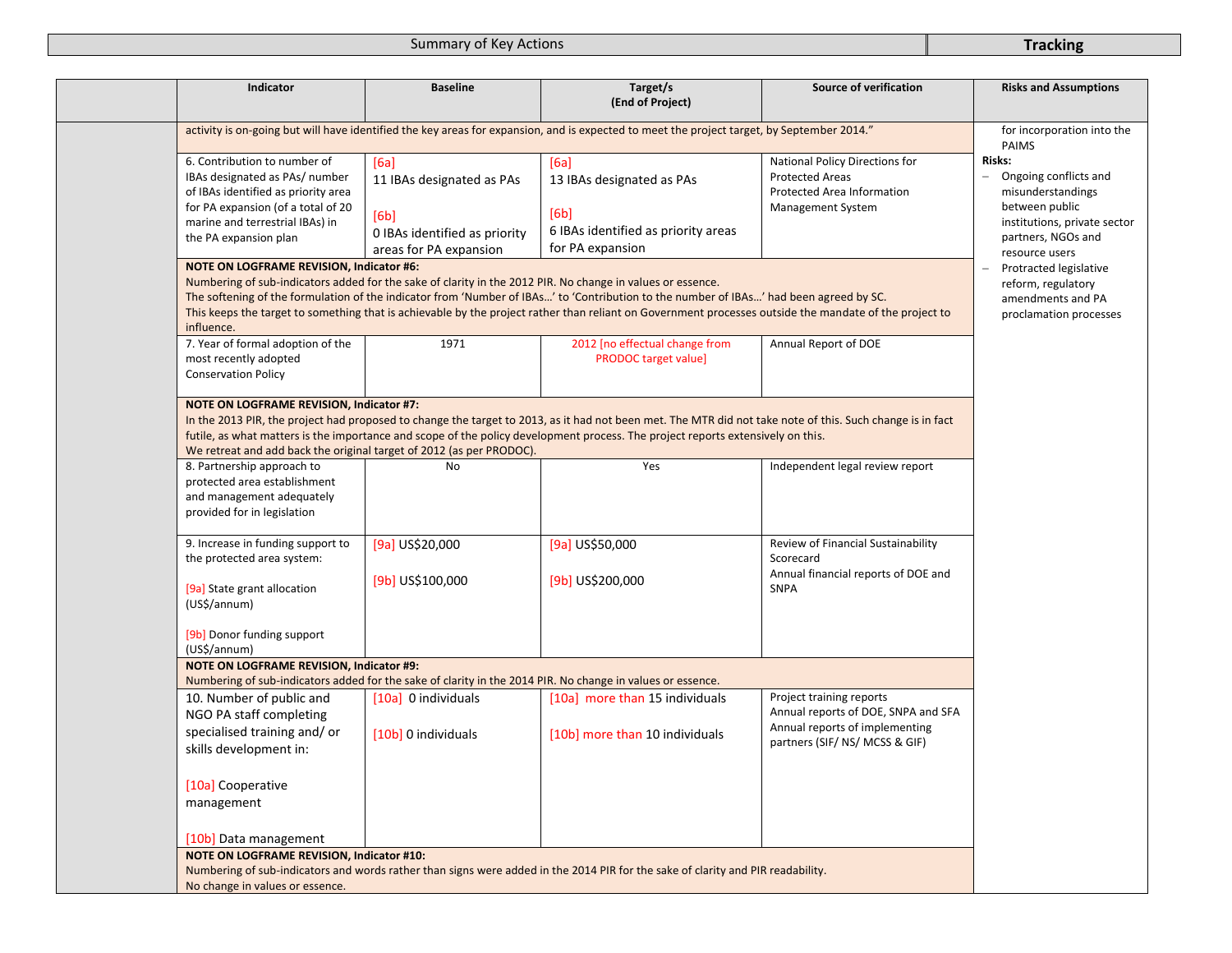|                                                                                                       | Indicator                                                                                                                                                                                                                                                                                                                                                                                                                                                                                                                                                                                                                                                                                                                                                                                                       | <b>Baseline</b>                                                                                                                                                                                                                                | Target/s<br>(End of Project)                                                                                                                                                                                                                                                                                                                                                                                                  | <b>Source of verification</b>                                                                                                                                              | <b>Risks and Assumptions</b>                                                                                                                                                                                                                                                                                                                                     |
|-------------------------------------------------------------------------------------------------------|-----------------------------------------------------------------------------------------------------------------------------------------------------------------------------------------------------------------------------------------------------------------------------------------------------------------------------------------------------------------------------------------------------------------------------------------------------------------------------------------------------------------------------------------------------------------------------------------------------------------------------------------------------------------------------------------------------------------------------------------------------------------------------------------------------------------|------------------------------------------------------------------------------------------------------------------------------------------------------------------------------------------------------------------------------------------------|-------------------------------------------------------------------------------------------------------------------------------------------------------------------------------------------------------------------------------------------------------------------------------------------------------------------------------------------------------------------------------------------------------------------------------|----------------------------------------------------------------------------------------------------------------------------------------------------------------------------|------------------------------------------------------------------------------------------------------------------------------------------------------------------------------------------------------------------------------------------------------------------------------------------------------------------------------------------------------------------|
|                                                                                                       | 11. Level of involvement of<br>affected NGOs, resource users,<br>CBOs and private landowners in<br>decision-making in planning and<br>management of the protected<br>area system                                                                                                                                                                                                                                                                                                                                                                                                                                                                                                                                                                                                                                | Less than 10% [baseline<br>defined in 2012]                                                                                                                                                                                                    | More than 80%                                                                                                                                                                                                                                                                                                                                                                                                                 | Independent cooperative governance<br>reviews undertaken as part of<br>preparation of the inception report, as<br>well as the mid-term and the final<br>evaluation reports |                                                                                                                                                                                                                                                                                                                                                                  |
|                                                                                                       | <b>NOTE ON LOGFRAME REVISION, Indicator #10:</b><br>Baseline defined in 2012. No change in the target value.                                                                                                                                                                                                                                                                                                                                                                                                                                                                                                                                                                                                                                                                                                    |                                                                                                                                                                                                                                                | Numbering of sub-indicators and words rather than signs were added in the 2014 PIR for the sake of clarity and PIR readability.                                                                                                                                                                                                                                                                                               |                                                                                                                                                                            |                                                                                                                                                                                                                                                                                                                                                                  |
| <b>Outcome 2</b><br>Expanded and<br>strengthened<br>management of<br>protected areas in<br>Seychelles | Outputs:<br>2.1 The efficacy of active coral reef restoration techniques are tested in Cousin Island Special Reserve<br>2.2<br>12. Number of nursery-reared                                                                                                                                                                                                                                                                                                                                                                                                                                                                                                                                                                                                                                                     | An approach to the formal protection of critical habitats of whale sharks and turtles is tested<br>$\Omega$                                                                                                                                    | 2.3 The offshore boundary of the Aldabra Special Reserve is expanded, and its management strengthened<br>2.4 The privately owned islands of North and Denis are established and managed as formal protected areas, under different governance regimes<br>2.5 The design and functioning of Cousin Island Special Reserve is improved to meet both conservation and fisheries management objectives<br>At least 35,000 nubbins | Project reports                                                                                                                                                            | <b>Assumptions:</b>                                                                                                                                                                                                                                                                                                                                              |
|                                                                                                       | coral stock produced for                                                                                                                                                                                                                                                                                                                                                                                                                                                                                                                                                                                                                                                                                                                                                                                        |                                                                                                                                                                                                                                                |                                                                                                                                                                                                                                                                                                                                                                                                                               |                                                                                                                                                                            | - NGOs and private                                                                                                                                                                                                                                                                                                                                               |
|                                                                                                       | transplantation<br><b>NOTE ON LOGFRAME REVISION, Indicator #12:</b><br>Words rather than signs were added in the 2014 PIR for the sake of clarity and PIR readability. No change in the target value.                                                                                                                                                                                                                                                                                                                                                                                                                                                                                                                                                                                                           | landowners actively<br>involve affected<br>stakeholders in PA                                                                                                                                                                                  |                                                                                                                                                                                                                                                                                                                                                                                                                               |                                                                                                                                                                            |                                                                                                                                                                                                                                                                                                                                                                  |
|                                                                                                       | 13. Extent of actively restored<br>coral reef ecosystems (ha)                                                                                                                                                                                                                                                                                                                                                                                                                                                                                                                                                                                                                                                                                                                                                   | 0                                                                                                                                                                                                                                              | Larger than 1ha                                                                                                                                                                                                                                                                                                                                                                                                               | Project reports                                                                                                                                                            | establishment and<br>expansion processes                                                                                                                                                                                                                                                                                                                         |
|                                                                                                       | <b>NOTE ON LOGFRAME REVISION, Indicator #13:</b>                                                                                                                                                                                                                                                                                                                                                                                                                                                                                                                                                                                                                                                                                                                                                                | Coral nursery sites remain                                                                                                                                                                                                                     |                                                                                                                                                                                                                                                                                                                                                                                                                               |                                                                                                                                                                            |                                                                                                                                                                                                                                                                                                                                                                  |
|                                                                                                       | Words rather than signs were added in the 2014 PIR for the sake of clarity and PIR readability. No change in the target value.                                                                                                                                                                                                                                                                                                                                                                                                                                                                                                                                                                                                                                                                                  | unaffected by bleaching-                                                                                                                                                                                                                       |                                                                                                                                                                                                                                                                                                                                                                                                                               |                                                                                                                                                                            |                                                                                                                                                                                                                                                                                                                                                                  |
|                                                                                                       | 14. Contribution the<br>establishment (i.e.<br>formalisation) and effective<br>operationalization (i.e.<br>testing) of temporal PAs,<br>expressed as the number of<br>established and operational<br>for the following species:<br>[14a] Whale sharks<br>[14b] Turtles<br><b>NOTE ON LOGFRAME REVISION, Indicator #14:</b>                                                                                                                                                                                                                                                                                                                                                                                                                                                                                      | $[14a]$ 0<br>[14b]0                                                                                                                                                                                                                            | $[14a] 1$<br>$[14b]$ 1                                                                                                                                                                                                                                                                                                                                                                                                        | Protected Area Information<br>Management System                                                                                                                            | induced coral mortality<br>events<br>The government supports<br>the testing of the<br>feasibility of establishing<br>temporal protected areas<br>Private island landowners<br>'ring-fence' a % of income<br>from nature-based tourism<br>enterprises for protected<br>area management<br>Artisanal fisherman, tour<br>operators and recreational<br>users engage |
|                                                                                                       | Original formulation was "Number of temporal PAs established and operational"<br>MTR had recommended the softening of the formulation of this indicator, as the responsible party (Marine Conservation Society – MSC) would only<br>contribute to the establishment of these temporal PAs.<br>However, MTR may have missed that the operationalization would still be under MSC's remit and a key expected outcome from their activities under the<br>project.<br>We do recognise though that, given the time frames, the effectiveness of these temporal sites can only be initially tested, not necessarily confirmed.<br>Numbering of sub-indicators added for the sake of clarity in the 2014 PIR.<br>15. Contribution to the number<br>of TPC's being regularly<br>monitored in Aldabra Special<br>Reserve | constructively in PA<br>establishment and<br>expansion processes<br>Risks:<br>Ongoing conflicts and<br>misunderstandings<br>between public<br>institutions, private sector<br>partners, NGOs and<br>resource users<br>- Protracted legislative |                                                                                                                                                                                                                                                                                                                                                                                                                               |                                                                                                                                                                            |                                                                                                                                                                                                                                                                                                                                                                  |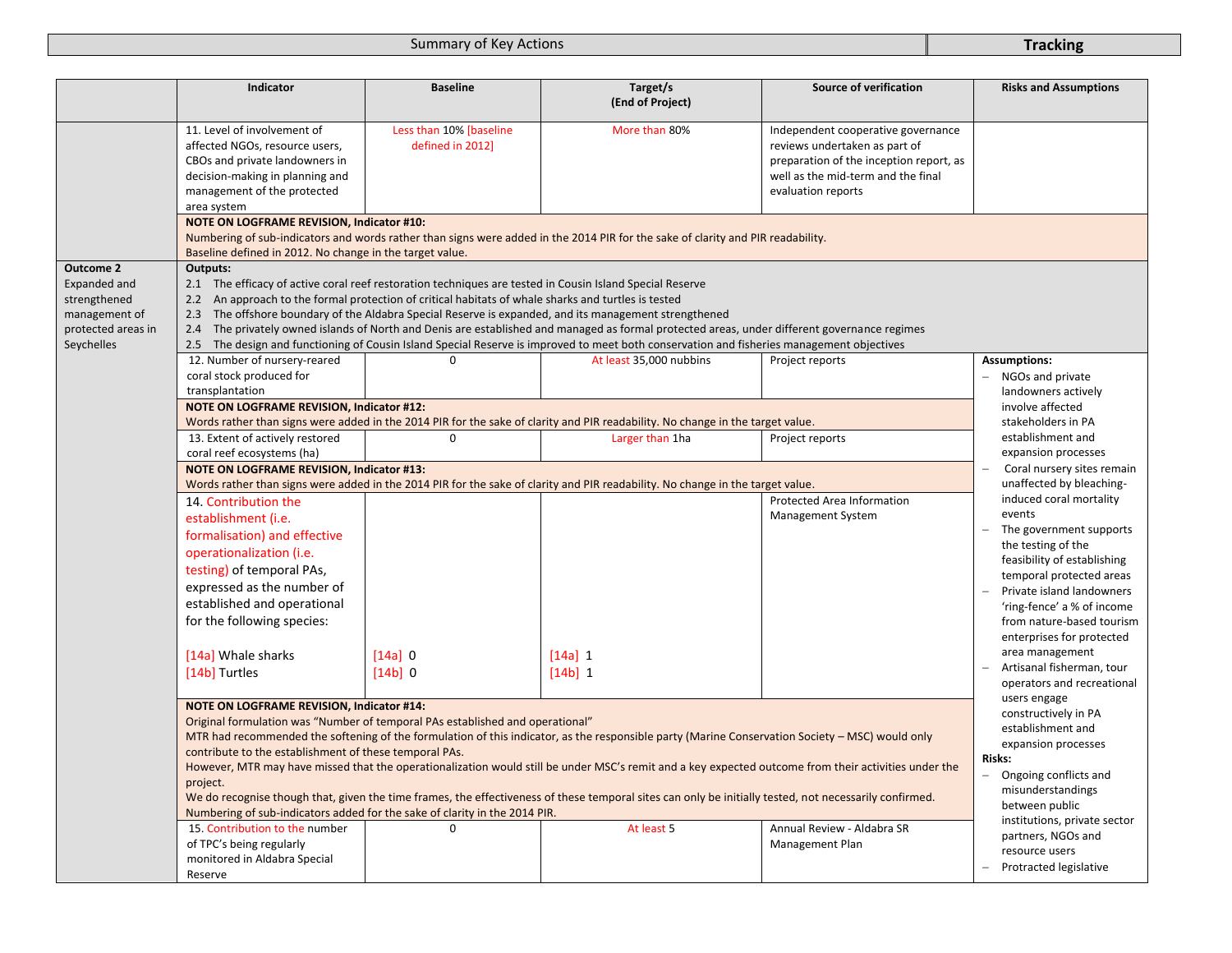| Indicator                                                                                                                                                                                                                                                                | <b>Baseline</b>               | Target/s<br>(End of Project)                                                                                                                                                                                                                                    | Source of verification                                                                                                                                   | <b>Risks and Assumptions</b>                            |  |  |  |
|--------------------------------------------------------------------------------------------------------------------------------------------------------------------------------------------------------------------------------------------------------------------------|-------------------------------|-----------------------------------------------------------------------------------------------------------------------------------------------------------------------------------------------------------------------------------------------------------------|----------------------------------------------------------------------------------------------------------------------------------------------------------|---------------------------------------------------------|--|--|--|
| <b>NOTE ON LOGFRAME REVISION, Indicator #15:</b><br>MTR suggested indicator change to 'Contribution to the number'. Management agrees.<br>Words rather than signs were added in the 2014 PIR for the sake of clarity and PIR readability. No change in the target value. |                               |                                                                                                                                                                                                                                                                 |                                                                                                                                                          |                                                         |  |  |  |
|                                                                                                                                                                                                                                                                          |                               |                                                                                                                                                                                                                                                                 |                                                                                                                                                          | proclamation processes                                  |  |  |  |
| 16. 'Financing gap' for Aldabra<br>Special Reserve                                                                                                                                                                                                                       | ~US\$300,000 (2009/10)        | Less than US\$200,000                                                                                                                                                                                                                                           | SIF Annual Financial Report                                                                                                                              | Poor resilience of marine<br>and terrestrial ecosystems |  |  |  |
| <b>NOTE ON LOGFRAME REVISION, Indicator #16:</b>                                                                                                                                                                                                                         |                               |                                                                                                                                                                                                                                                                 |                                                                                                                                                          | to the effects of climate                               |  |  |  |
|                                                                                                                                                                                                                                                                          |                               | Numbering of sub-indicators added for the sake of clarity in the 2014 PIR. No change in values or essence.                                                                                                                                                      |                                                                                                                                                          | change                                                  |  |  |  |
| A side note on this is:                                                                                                                                                                                                                                                  |                               |                                                                                                                                                                                                                                                                 |                                                                                                                                                          | Increasing incidents of                                 |  |  |  |
| The MTR commented on this issue, querying whether this target is actually achieved (as per the last PIR).                                                                                                                                                                |                               |                                                                                                                                                                                                                                                                 |                                                                                                                                                          | piracy                                                  |  |  |  |
|                                                                                                                                                                                                                                                                          |                               | However, the MTR consultant agreed with the comment that 'If cross-subsidization from WHS Vallé de Mai is considered, SIF is generally breaking even                                                                                                            |                                                                                                                                                          |                                                         |  |  |  |
|                                                                                                                                                                                                                                                                          |                               | under a basic management scenario for the two PAs it manages within its sub-system. It actually verified a surplus in 2012.' - from the 2013 PIR.                                                                                                               |                                                                                                                                                          |                                                         |  |  |  |
| 17. Contribution to the number                                                                                                                                                                                                                                           | 3                             | More than 5                                                                                                                                                                                                                                                     | Protected Area Information                                                                                                                               |                                                         |  |  |  |
| of formal PAs under private                                                                                                                                                                                                                                              |                               |                                                                                                                                                                                                                                                                 | Management System (register of                                                                                                                           |                                                         |  |  |  |
| ownership                                                                                                                                                                                                                                                                |                               |                                                                                                                                                                                                                                                                 | protected areas)                                                                                                                                         |                                                         |  |  |  |
| <b>NOTE ON LOGFRAME REVISION, Indicator #17:</b>                                                                                                                                                                                                                         |                               |                                                                                                                                                                                                                                                                 |                                                                                                                                                          |                                                         |  |  |  |
| MTR suggested indicator change to 'Contribution to the number', rather than just 'number'.                                                                                                                                                                               |                               |                                                                                                                                                                                                                                                                 |                                                                                                                                                          |                                                         |  |  |  |
|                                                                                                                                                                                                                                                                          |                               | Contribution in this case is to be interpreted as supporting the process to the level of PA nomination files.                                                                                                                                                   |                                                                                                                                                          |                                                         |  |  |  |
| No changes in values.                                                                                                                                                                                                                                                    |                               |                                                                                                                                                                                                                                                                 |                                                                                                                                                          |                                                         |  |  |  |
| Words rather than signs were added in the 2014 PIR for the sake of clarity and PIR readability.                                                                                                                                                                          |                               |                                                                                                                                                                                                                                                                 |                                                                                                                                                          |                                                         |  |  |  |
| 18. Extent (ha) of Denis and                                                                                                                                                                                                                                             | [18a] Denis                   | [18a] Denis                                                                                                                                                                                                                                                     | Project reports                                                                                                                                          |                                                         |  |  |  |
| North Islands with restored                                                                                                                                                                                                                                              | 50ha (of 143ha)               | 60 ha                                                                                                                                                                                                                                                           | Annual reports of Denis Island                                                                                                                           |                                                         |  |  |  |
| and maintained native                                                                                                                                                                                                                                                    |                               |                                                                                                                                                                                                                                                                 | Development Pty Ltd and the                                                                                                                              |                                                         |  |  |  |
| habitats:                                                                                                                                                                                                                                                                | [18b] North                   | [18b] North                                                                                                                                                                                                                                                     | Wilderness Safari Trust                                                                                                                                  |                                                         |  |  |  |
|                                                                                                                                                                                                                                                                          | 37ha (of 201ha)               | 60 ha                                                                                                                                                                                                                                                           |                                                                                                                                                          |                                                         |  |  |  |
|                                                                                                                                                                                                                                                                          |                               |                                                                                                                                                                                                                                                                 |                                                                                                                                                          |                                                         |  |  |  |
| [18a] Denis                                                                                                                                                                                                                                                              |                               |                                                                                                                                                                                                                                                                 |                                                                                                                                                          |                                                         |  |  |  |
| [18b] North                                                                                                                                                                                                                                                              |                               |                                                                                                                                                                                                                                                                 |                                                                                                                                                          |                                                         |  |  |  |
| <b>NOTE ON LOGFRAME REVISION, Indicator #18:</b><br>Wording of indicator includes now maintenance of restored areas.                                                                                                                                                     |                               |                                                                                                                                                                                                                                                                 |                                                                                                                                                          |                                                         |  |  |  |
|                                                                                                                                                                                                                                                                          |                               |                                                                                                                                                                                                                                                                 | Baseline for sub-indicator 18a was adjusted in the inception report with the agreement of the RTA. It was 64 ha in the PRODOC. The new number is more    |                                                         |  |  |  |
| accurate.                                                                                                                                                                                                                                                                |                               |                                                                                                                                                                                                                                                                 |                                                                                                                                                          |                                                         |  |  |  |
|                                                                                                                                                                                                                                                                          |                               | Targets adjusted in the inception report with the agreement of the RTA. They were 80 ha for both 18a and 18b in the PRODOC.                                                                                                                                     |                                                                                                                                                          |                                                         |  |  |  |
| These changes reflects more achievable targets.                                                                                                                                                                                                                          |                               |                                                                                                                                                                                                                                                                 |                                                                                                                                                          |                                                         |  |  |  |
| MTR endorsed these changes.                                                                                                                                                                                                                                              |                               |                                                                                                                                                                                                                                                                 |                                                                                                                                                          |                                                         |  |  |  |
| Words rather than signs were added in the 2014 PIR for the sake of clarity and PIR readability.                                                                                                                                                                          |                               |                                                                                                                                                                                                                                                                 |                                                                                                                                                          |                                                         |  |  |  |
| 19. Proportion of the habitats of                                                                                                                                                                                                                                        |                               |                                                                                                                                                                                                                                                                 | Project reports                                                                                                                                          |                                                         |  |  |  |
| key functional fish groups around<br>Cousin Island under a                                                                                                                                                                                                               |                               |                                                                                                                                                                                                                                                                 | Annual report of NS                                                                                                                                      |                                                         |  |  |  |
|                                                                                                                                                                                                                                                                          |                               |                                                                                                                                                                                                                                                                 | Annual report of SFA                                                                                                                                     |                                                         |  |  |  |
| conservation management                                                                                                                                                                                                                                                  |                               |                                                                                                                                                                                                                                                                 |                                                                                                                                                          |                                                         |  |  |  |
| regime:                                                                                                                                                                                                                                                                  | [19a] Less than 1% (estimate) | [19a] More than 20%                                                                                                                                                                                                                                             |                                                                                                                                                          |                                                         |  |  |  |
| [19a] Home ranges                                                                                                                                                                                                                                                        | [19b] Less than 5% (estimate) | [19b] Less than 50%                                                                                                                                                                                                                                             |                                                                                                                                                          |                                                         |  |  |  |
| [19b] Spawning sites                                                                                                                                                                                                                                                     |                               |                                                                                                                                                                                                                                                                 |                                                                                                                                                          |                                                         |  |  |  |
| <b>NOTE ON LOGFRAME REVISION, Indicator #19:</b>                                                                                                                                                                                                                         |                               |                                                                                                                                                                                                                                                                 |                                                                                                                                                          |                                                         |  |  |  |
|                                                                                                                                                                                                                                                                          |                               | MTR had suggested the indicator to become 'contribution to the'. Management does not agree. Here is why.<br>The MTR had visited Cousin with PC and suggested that that rescheduling budget and an extension was needed for fish monitoring project until end of |                                                                                                                                                          |                                                         |  |  |  |
|                                                                                                                                                                                                                                                                          |                               | project; and that this would ensure quality n the exercise and give important time to monitor the results. Management agree with it.                                                                                                                            |                                                                                                                                                          |                                                         |  |  |  |
|                                                                                                                                                                                                                                                                          |                               |                                                                                                                                                                                                                                                                 | However, "contribution to" with respect to expected results here are not in any way outside the remit of the responsible party, namely Nature Seychelles |                                                         |  |  |  |
|                                                                                                                                                                                                                                                                          |                               | (NS). They are the managers of Cousin Island and can control every aspect of its management (barred force majeure or other pervasive external                                                                                                                   |                                                                                                                                                          |                                                         |  |  |  |
|                                                                                                                                                                                                                                                                          |                               |                                                                                                                                                                                                                                                                 |                                                                                                                                                          |                                                         |  |  |  |